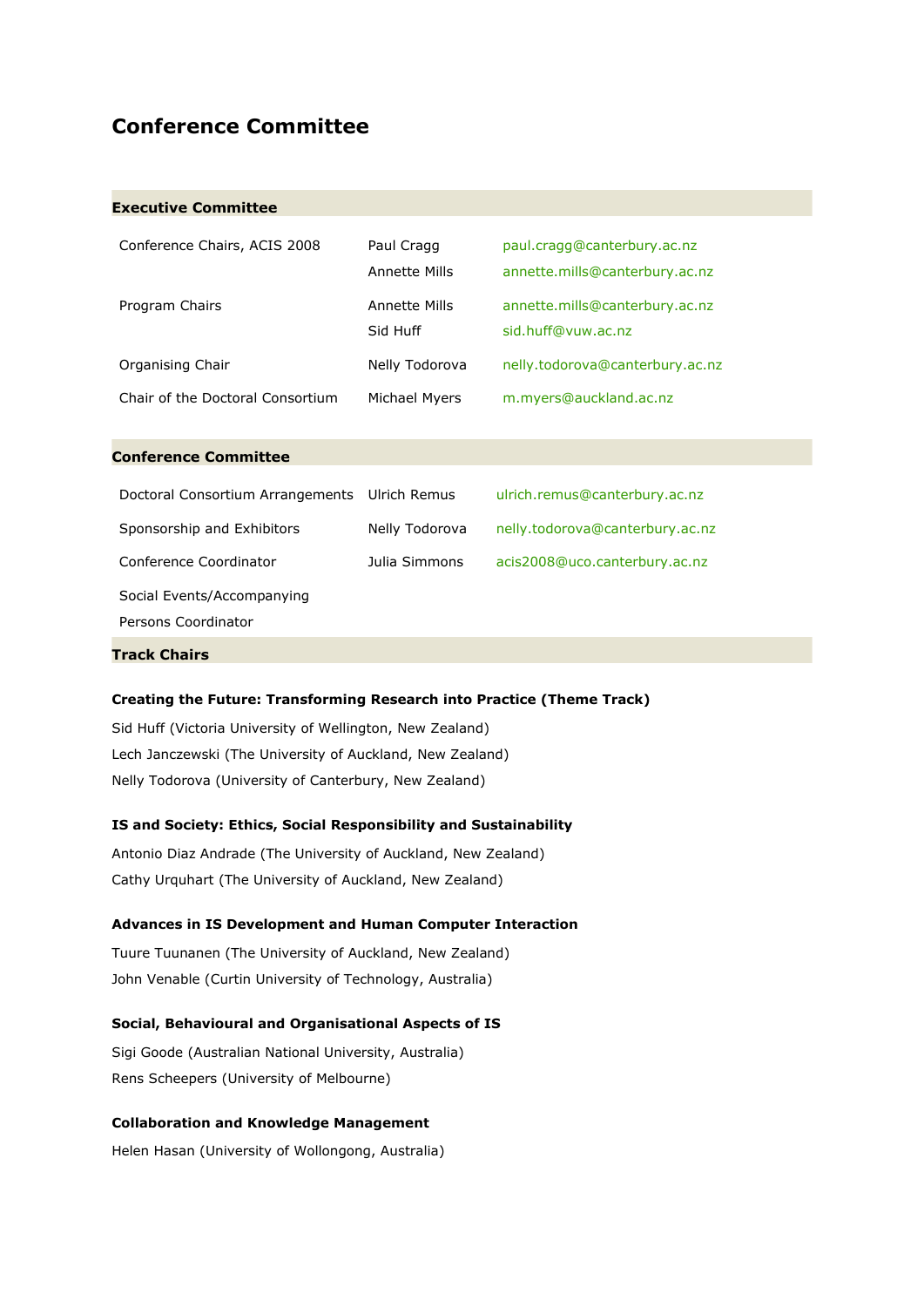Ulrich Remus (University of Canterbury, New Zealand)

#### **IT Management and Strategy**

Beverley Hope (Victoria University of Wellington, New Zealand) Mark Toleman (University of Southern Queensland, Australia) Judith Symonds (Auckland University of Technology, New Zealand)

#### **IS and Small Businesses**

Stephen Burgess (Victoria University, Australia) Craig Parker (Deakin University, Australia)

#### **E-Business, E-government and Mobile Business**

Bob McQueen (University of Waikato, New Zealand) Eusebio Scornavacca (Victoria University of Wellington, New Zealand)

#### **IS Education and Teaching Cases**

Geoff Dick (University of New South Wales, Australia) Kay Fielden (UNITEC, New Zealand)

#### **International Program Committee**

Ahmad Abareshi (RMIT University, Australia) Salam Abdallah (Abu Dhabi University, United Arab Emirates) Nor Shahriza Abdul Karim (International Islamic University Malaysia, Malaysia) Feras Abou Moghdeb (University of Queensland Business School, Australia) Ashley Aitken (Curtin University of Technology, Australia) Patience Akpan (Arizona State University, United States) Sultana Lubna Alam (University of Canberra, Australia) Saadat Alhashmi (Monash University, Malaysia) Sattar Al-Haydar (Swedish Business School at Örebro University, Sweden) Nor'ashikin Ali (Massey University, New Zealand) Vizaad Ali (Victoria University of Wellington, New Zealand) Will Allen (Landcare Research, New Zealand) Solomon Antony (Murray State University, United States) David Arnott (Monash University, Australia) Colin Ash (University of the South Pacific, Fiji) Colin Ashurst (University of Durham, United Kingdom) Clare Atkins (NMIT, New Zealand) Benoit Aubert (HEC Montreal, Canada) George Baltatzis (Swinburne University of Technology, Australia) David Banks (University of South Australia, Australia) Abdullah Mohammed Basahel (Brunel Business School, United Kingdom) Richard Baskerville (Georgia State University, United States)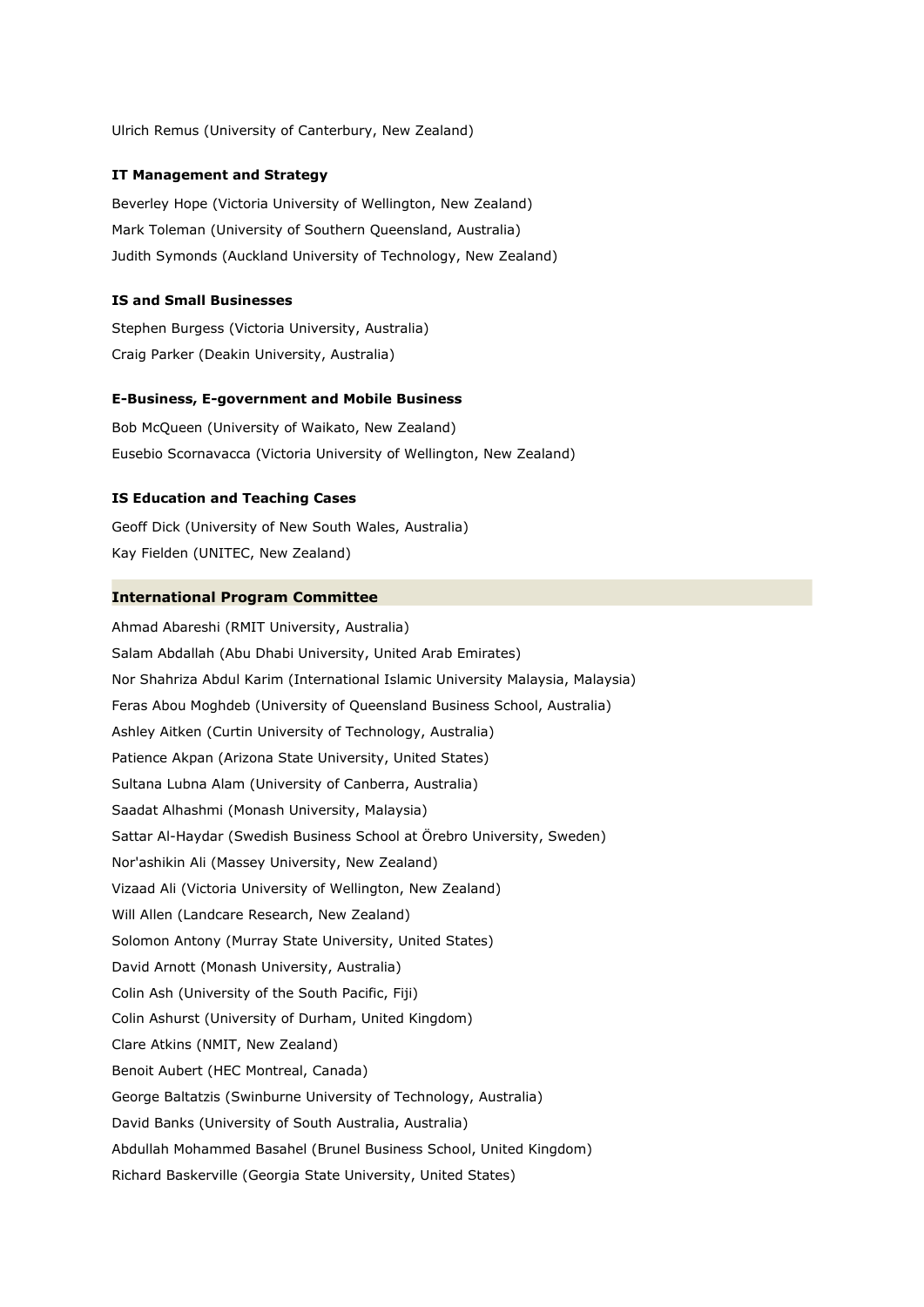Jenine Beekhuyzen (Griffith University, Australia) Sandy Behrens (Central Queensland University, Australia) Fernando Beltran (University of Auckland, New Zealand) Alexander Benlian (Institute for Information Systems and New Media, Germany) Glenn Bewsell (University of Wollongong, Australia) Jyotirmoyee Bhattacharjya (The University of Sydney, Australia) Tariq Bhatti (Zayed University, United Arab Emirates) Jacqueline Blake (University of Sunshine Coast, Australia) Peter Blakey (Massey University, New Zealand) Rachelle Bosua (The University of Melbourne, Australia) Klaus Bredl (University of Applied Sciences Neubrandenburg, Germany) Outi Brennan (University of New South Wales, Australia) Vince Bruno (RMIT University, Australia) Christopher Bull (Manchester Metropolitan University Business School, United Kingdom) Deborah Bunker (University of New South Wales, Australia) Vorapoj Buranaburivast (The University of Western Australia, Australia) Lois Ann Burgess (University of Wollongong, Australia) Stephen Burgess (Victoria University, Australia) Frada Burstein (Monash University, Australia) Bruce Campbell (University of Technology, Sydney, Australia) John Campbell (University of Canberra, Australia) Peter Caputi (University of Wollongong, Australia) Daniel Roberto, Carbone (Victoria University, Australia) Christer Carlsson (Abo Akademi University, Finland) Jennie Carroll (RMIT University, Australia) Thomas Case (Georgia Southern University, United States) Aileen Cater-Steel (University of Southern Queensland, Australia) Po-Chien Jeffery Chang (RMIT University, Australia) Vanessa Chang (Curtin University of Technology, Australia) Wenshin Chen (Prairie View A&M University, United States) Yen Ping Cheung (Monash University, Australia) Delroy Anthony Chevers (The University of the West Indies, Jamaica) Belal Chowdhury (La Trobe University, Australia) Brian Corbitt (RMIT University, Australia) Jim Corner (University of Waikato, New Zealand) Paul Cragg (University of Canterbury, New Zealand) Merete Ruth Crofts (Deakin University, Australia) Brian Cusack (Auckland University of Technology, New Zealand) Mark Dale (University of Melbourne, Australia) Linda Dawson (Monash University, Australia) Carina De Villiers (University of Pretoria, South Africa)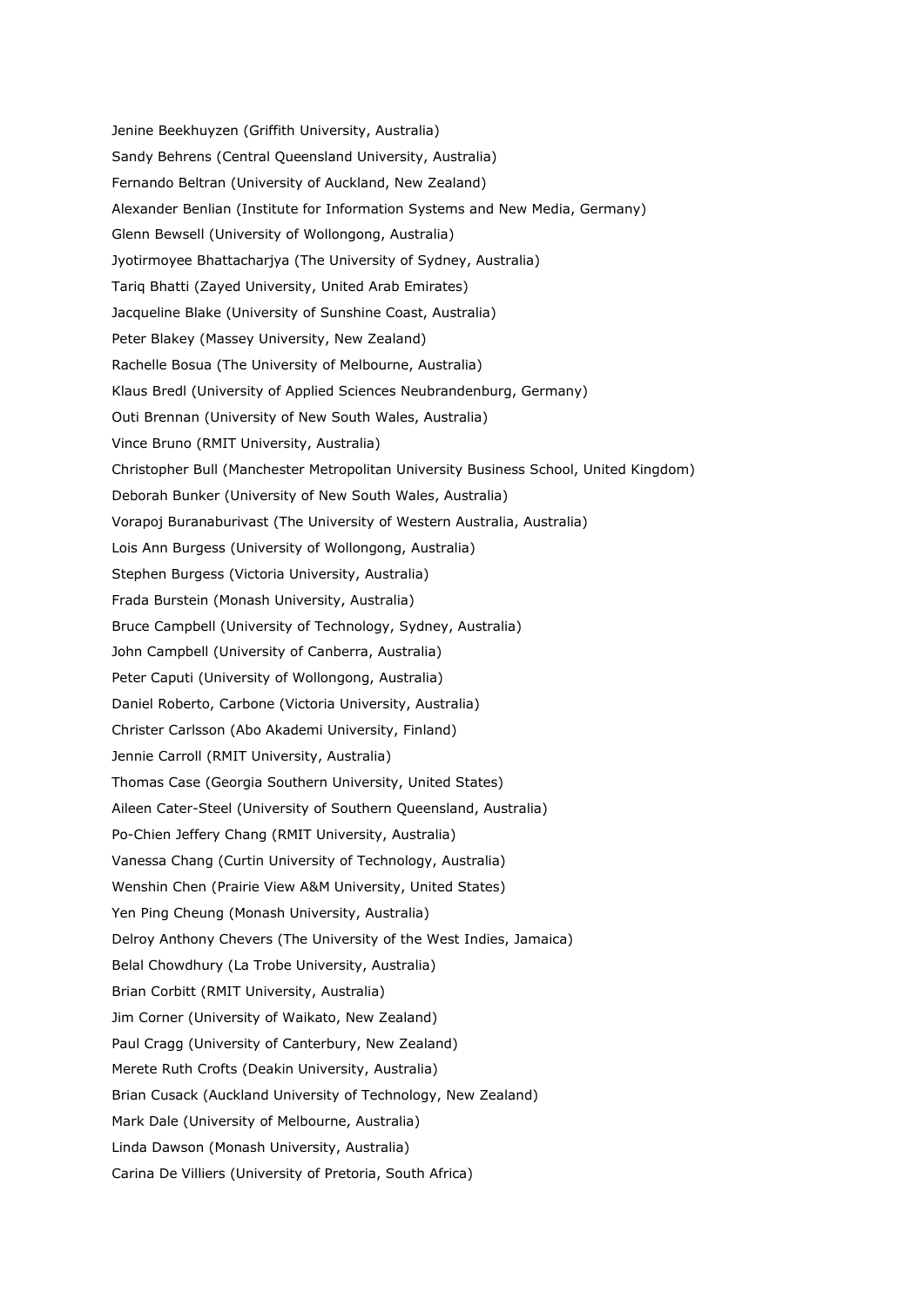Kevin Desouza (University of Washington, United States) Stuart Dillon (University of Waikato, New Zealand) Nico Ebert (University of St. Gallen, Switzerland) Amany Elbanna (Loughborough University, United Kingdom) Uchenna Eze (Multimedia University, Malaysia) Walter Fernandez (Australian National University, Australia) Kay Fielden (Unitec, New Zealand) Dieter Fink (Edith Cowan University, Australia) Gavin Finnie (Bond University, Australia) Julie Fisher (Monash University, Australia) Peter Francis (Victoria University, Australia) Steven Fraser (Australian National University, Australia) Bardo Fraunholz (Deakin University, Australia) Brent Furneaux (York University, Canada) John Gammack (Griffith University, Australia) Gerald Guan Gan, Goh (Multimedia University, Malaysia) Tiong Goh (Victoria University of Wellington, Australia) Sigi Goode (Australian National University, Australia) Mary J. Granger (George Washington University, United States) Heather Gray (Queensland University of Technology, Australia) Peter Green (University of Queensland Business School, Australia) Shirley Gregor (Australian National University, Australia) John Grundy (University of Auckland, New Zealand) Jairo Gutierrez (University of Auckland, New Zealand) Maja Hadzic (Curtin University of Technology, Australia) Laleh Haerian (University of Auckland, New Zealand) Song Han (Curtin University of Technology, Australia) Jo Hanisch (University of South Australia, Australia) G. Harindranath (Royal Holloway, University of London, United Kingdom) Brian Harmer (Victoria University of Wellington, New Zealand) Dennis Hart (Australian National University, Australia) Helen Hasan (University of Wollongong, Australia) Igor Hawryszkiewycz (University of Technology, Sydney, Australia) Gregory Heath (Swinburne University of Technology, Australia) Riitta Hekkala (University of Oulu, Finland) Nicole Kristine, Henika Braun (Victoria University of Wellington, New Zealand) Susanna Ho (Australian National University, Australia) George Hobbs (The University of Melbourne, Australia) Hartmut Hoehle (Victoria University of Wellington, New Zealand) Tony Hooper (Victoria University of Wellington, New Zealand) Val Hooper (Victoria University of Wellington, New Zealand)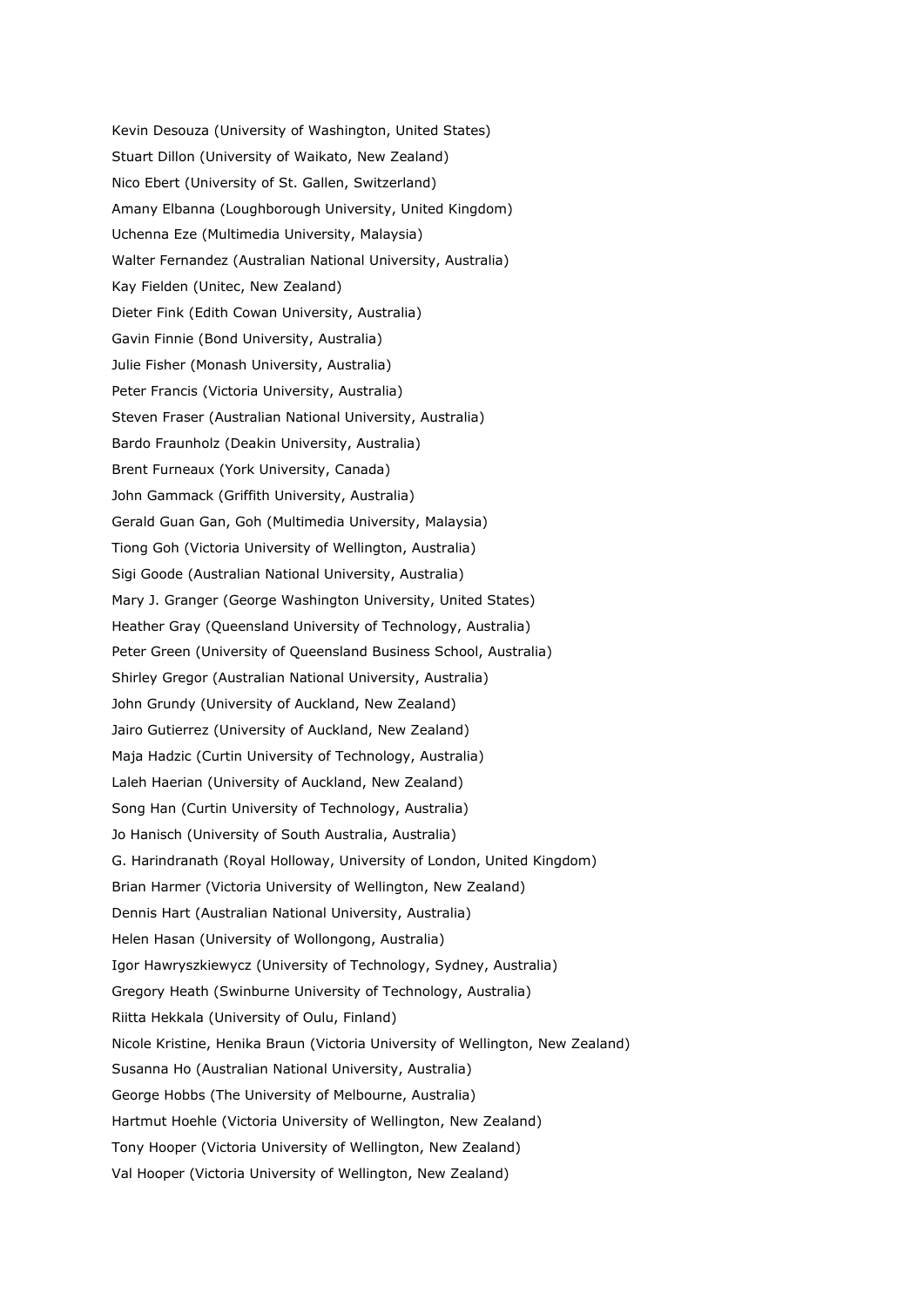Beverley Hope (Victoria University of Wellington, New Zealand) Laura Hosman (University of California, United States) Bryan Houliston (Auckland University of Technology, New Zealand) Dirk S, Hovorka (Bond University, Australia) Juhani Iivari (University of Oulu, Finland) Ahmed Hafizul, Imran (Australian National University, Australia) Marta Indulska (The University of Queensland, Australia) Hafizul Islam (University of Melbourne, Australia) Zuraini Ismail (Universiti Teknologi Malaysia, Malaysia) Tomayess Issa (Curtin University of Technology, Australia) Kieren Jamieson (Central Queensland University, Australia) Lech Janczewski (University of Auckland, New Zealand) Christian Janiesch (SAP Australia Pty Ltd, Australia) David Johnstone (Victoria University of Wellington, New Zealand) Donald Joyce (Unitec, New Zealand) Alanah Kazlauskas (Australian Catholic University, Australia) Maryanne Kennan (University of New South Wales, Australia) Don V. Kerr (University of the Sunshine Coast, Australia) John Knight (University of South Australia, Australia) Gerlinde Koeglreiter (Deakin University, Australia) Siridech Kumsuprom (RMIT university, Australia) John Lamp (Deakin University, Australia) Michael Lane (University of Southern Queensland, Australia) Robyn L. Lawson (University of Western Sydney, Australia) Weizhen Lei (the University of Melbourne, Australia) Nick Letch (The University of Western Australia, Australia) Edward Lewis (UNSW@ADFA, Australia) Weiwei Li (The University of Waikato, New Zealand) Sharman Lichtenstein (Deakin University, Australia) Lawrence Lim (Bond University, Australia) Aleck Lin (Australian National University, Australia) Stephanie Lindstaedt (Know-Center, Austria) Sebastian Link (Victoria University of Wellington, New Zealand) Shantha Liyanage (Macquarie University, Australia) Kerina Ann Logan (Massey University, New Zealand) Philipp Louis (Philipps-University of Marburg, Germany) Robert Colin Macgregor (University of Wollongong, Australia) Ochini Madanayake (Australian National University, Australia) Srinivas Rao Madhisetty (University of Technology, Sydney, Australia) Ronald K. Maier (Innsbruck University School of Management, Austria) Peter Marshall (University of Tasmania, Australia)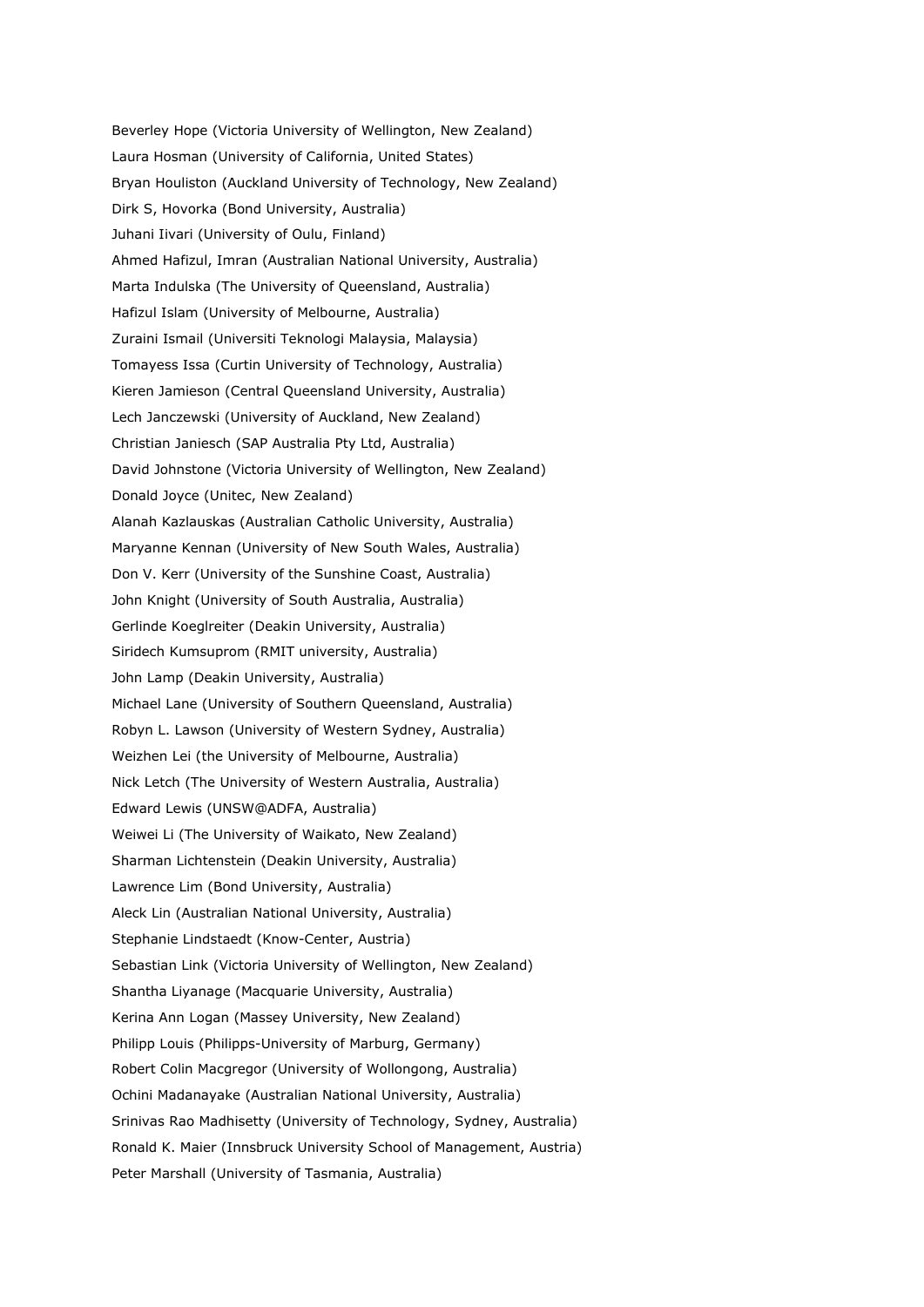Cecily Mason (Deakin University, Australia) Maslin Masrom (Universiti Teknologi Malaysia, Malaysia) Lars Mathiassen (Georgia State University, United States) Donald Mcdermid (Edith Cowan University, Australia) Tanya Mcgill (Murdoch University, Australia) Bob Mcqueen (University of Waikato, New Zealand) Joseph Meloche (University of Wollongong, Australia) Luiz Mendes Filho (Auckland University of Technology, New Zealand) Antonette Mendoza (The University of Melbourne, Australia) Annette Mills (University of Canterbury, New Zealand) Alemayehu Molla (RMIT University, Australia) Ann Monday (University of South Australia, Australia) Daniel Moody (University of Twente, Netherlands) Sameera Mubarak (University of South Australia, Australia) Logan Muller (Unitec, New Zealand) Lemai Nguyen (Deakin University, Australia) Peter Axel Nielsen (Aalborg University, Denmark) Terry Nolan (Auckland University of Technology, New Zealand) Peadar Ó Scolaí (University College Dublin, Ireland) Gary Pan (Singapore Management University, Singapore) Vincent Pang (University of New South Wales, Australia) Dave Parry (Auckland University of Technology, New Zealand) David Parsons (Massey University, New Zealand) Joerg Paschke (RMIT University, Australia) David Pauleen (Victoria University of Wellington, New Zealand) Jan Martin Pawlowski (University of Jyväskylä, Finland) Graham Pervan (Curtin University of Technology, Australia) Krassie Petrova (Auckland University of Technology, New Zealand) Charmaine Pfaff (University of Wollongong, Australia) Zijad Pita (RMIT University, Australia) Vidy Potdar (Curtin University of Technology, Australia) Amit Prakash (PricewaterhouseCoopers, India) Graeme Pye (Deakin University, Australia) Md Mahbubur Rahim (Monash University, Australia) Raja Haslinda Raja Mohd Ali (Massey University, New Zealand) Jiwat Ram (University of South Australia, Australia) Nimmi Rangaswamy (Microsoft research India, India) Karyn Rastrick (University of Waikato, New Zealand) Brian Regan (University of Newcastle, Australia) Silke Retzer (Victoria University of Wellington, New Zealand) Joan Richardson (RMIT University, Australia)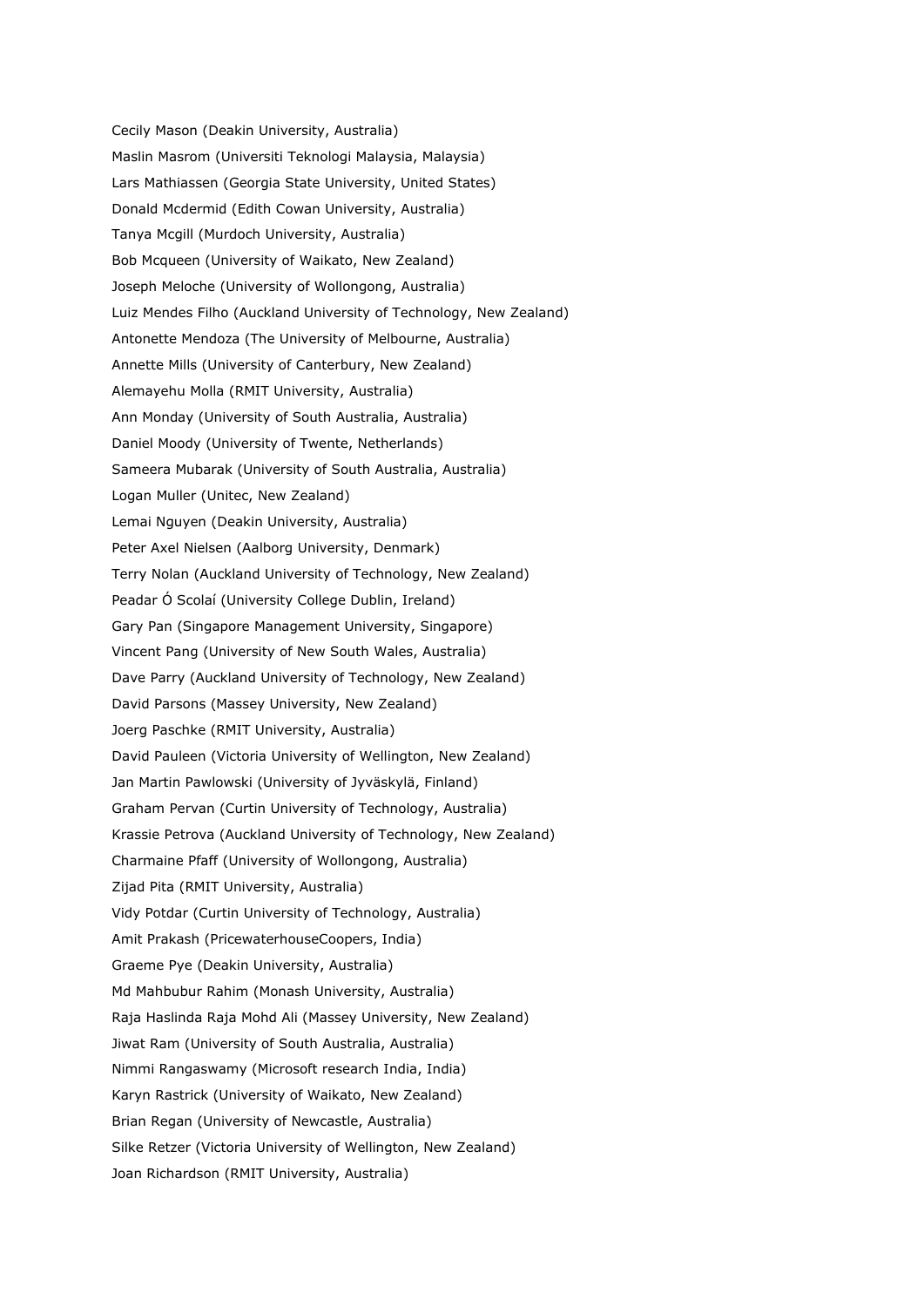Uwe Volker, Riss (SAP Research, Germany) Dave Roberts (University of Southern Queensland, Australia) Michael Rosemann (Queensland University of Technology, Australia) Matti Rossi (Helsinki School of Economics, Finland) Kamel Rouibah (CBA Kuwait, Australia) Nisha Roy (Monash University, Australia) Amit Rudra (Curtin University of Technology, Australia) Ying Sai (Loyola Marymount University, United States) Vallabh Sambamurthy (Michigan State University, United States) Geoff Sandy (Victoria University, Australia) Hanno Schauer (University of Duisburg-Essen, Germany) Helana Scheepers (Monash University, Australia) Andy Schroeder (City University of Hong Kong, Hong Kong) Eusebio Scornavacca (Victoria University of Wellington, New Zealand) Peter Seddon (University of Melbourne, Australia) Ravi Seethamraju (The University of Sydney, Australia) Priya Seetharaman (Indian Institute of Management Calcutta, India) Stefan Seidel (University of Muenster, Germany) Carmine Sellitto (Victoria University, Australia) Jan Seruga (ACU National, Australia) Maha Shakir (Zayed University, United Arab Emirates) Graeme Shanks (University of Melbourne, Australia) Jim Sheffield (University of Auckland, New Zealand) Gurparkash Singh (Central Queensland University, Australia) Suku Sinnappan (Swinburne University of Technology, Australia) Darren Skidmore (Monash University, Australia) Stephen Smith (Monash University, Australia) Wally Smith (University of Melbourne, Australia) Jeffrey Soar (University of Southern Queensland, Australia) Bhavani Sridharan (RMIT University, Australia) Chris Steketee (University of South Australia, Australia) Greg Stephens (University of New South Wales, Australia) Kenneth J. Stevens (University of New South Wales, Australia) Tony Stiller (University of the Sunshine Coast, Australia) Rosemary Stockdale (Massey University, New Zealand) Diane Elizabeth, Strode (Victoria University of Wellington, New Zealand) Markus Strohmaier (TU Graz, Austria) Joanne Dee Sullivan (University of Melbourne, Australia) Peter F. Summons (The University of Newcastle, Australia) David Sundaram (University of Auckland, New Zealand) Allan John, Sylvester (Victoria University of Wellington, New Zealand)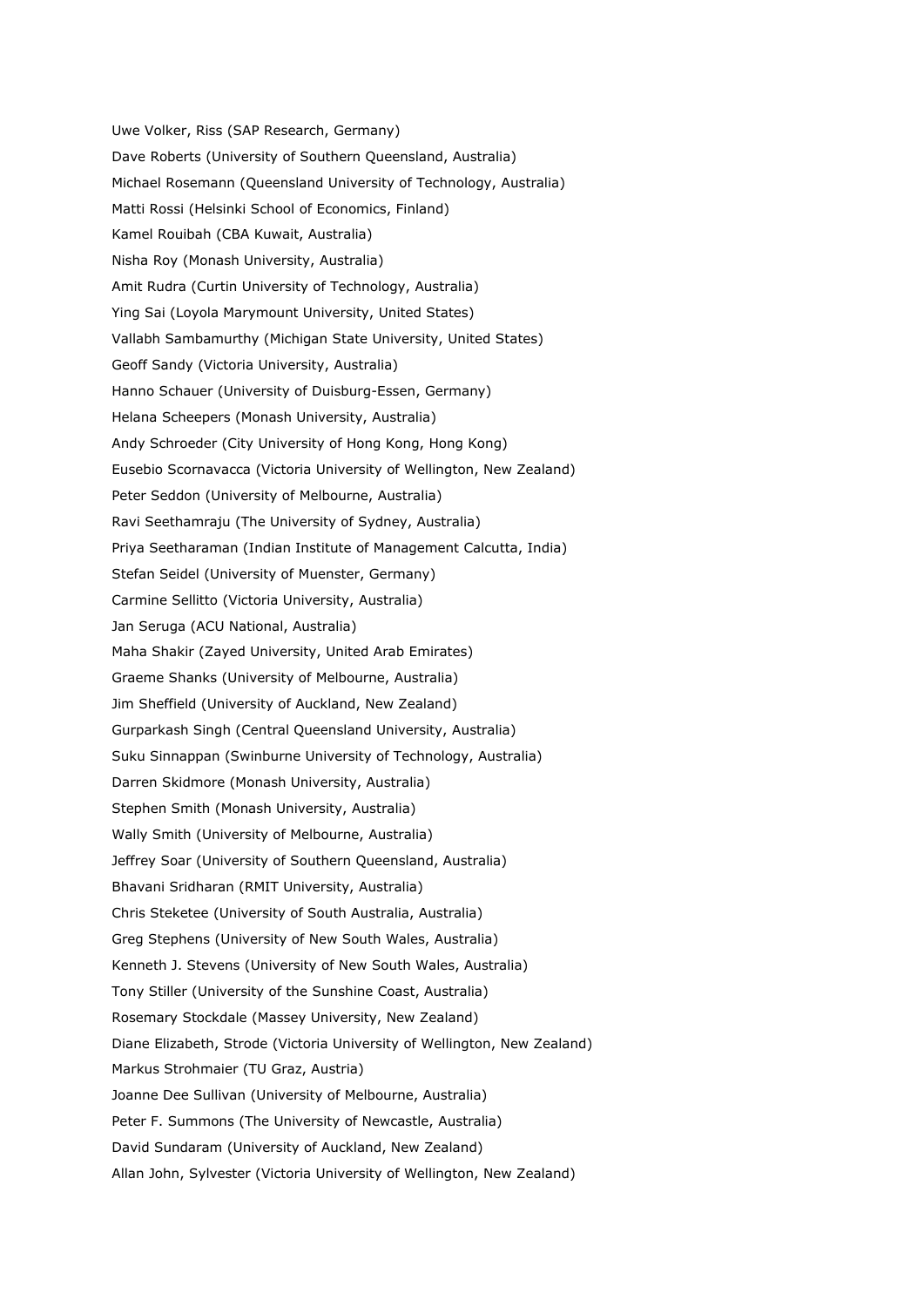Judith Symonds (Auckland University of Technology, New Zealand) Wui-Gee Tan (University of Southern Queensland, Australia) Mary Tate (Victoria University of Wellington, New Zealand) Sayyen Teoh (RMIT University, Australia) Kate Thornton (Victoria University of Wellington, New Zealand) Janet Toland (Victoria University of Wellington, New Zealand) Mark Toleman (University of Southern Queensland, Australia) Paul Turner (University of Tasmania, Australia) Craig K. Tyran (Western Washington University, United States) Glen Van Der Vyver (University of Southern Queensland, Australia) Craig Van Slyke (Saint Louis University, United States) John Vargo (University of Canterbury, New Zealand) John Robert, Venable (Curtin University of Technology, Australia) Krishna Venkitachalam (La Trobe University, Australia) Dennis Viehland (Massey University, New Zealand) Christian Voigt (University of South Australia, Australia) Liisa Von Hellens (Griffith University, Australia) Rossouv Von Solms (NMMU, South Africa) Lejla Vrazalic (University of Wollongong in Dubai, United Arab Emirates) William Wang (Victoria University of Wellington, New Zealand) Zhihuan Wang (Monash University, Australia) Richard Welke (Georgia State University, United States) Martin West (Curtin University of Technology, Australia) Bruce White (Quinnipiac University, United States) Chinthake Wijesooriya (University of Queensland, Australia) Katie Williams (KPMG LLP, Global Services Centre, United States) David Wilson (University of Technology Sydney, Australia) Hank Wolf (University of Otago, New Zealand) Yang Xiang (Central Queensland University, Australia) Jun Xu (Southern Cross University, Australia) Haibo Yang (Victoria University of Wellington, New Zealand) Ping Yu (University of Wollongong, Australia) Richard Zanner (Monash University, Australia) Yun Zhang (University of Technology, Sydney, Australia) Shuxin Zhao (Curtin University of Technology, Australia) Zhong Zheng (Australian National University, Australia)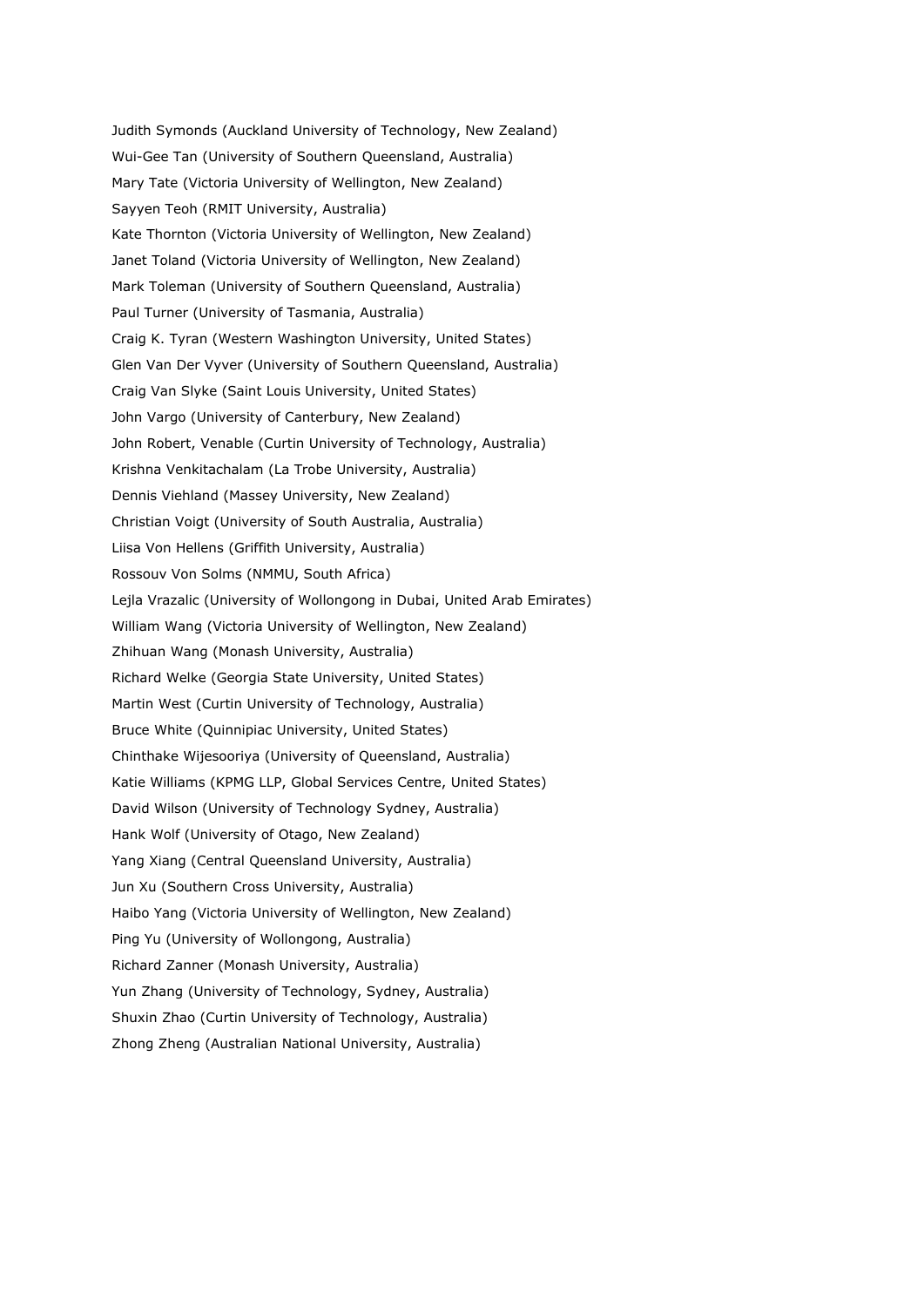### **Call for Papers**

Paper submissions due: July 1, 2008 (closed) Panel, Workshop & Tutorial Proposals due: August 1, 2008 (closed) Click [here](http://www.bsec.canterbury.ac.nz/acis2008/ACIS2008_CFP.pdf) to download the ACIS Call for Papers.

The Australasian Conference on Information Systems (ACIS) is the premier conference in Australasia for Information Systems academics, covering technical, organisational, industry and social issues in the application of Information Technology (IT) to real world problems. In 2008, the 19th ACIS will be held at the [Rydges Christchurch](http://www.rydges.com/hotel/0/RZCHCH/Rydges-Hotel-Christchurch.htm) (New Zealand), **December 3-5**. It is hosted by the College of Business and Economics of the [University of Canterbury.](http://www.canterbury.ac.nz/)

**Conference Theme:** One of the major challenges facing the IS discipline is how to make research relevant to practice. In other words, how can today's ideas be transformed into real world solutions for society, businesses, and government? It is this challenge that provides the impetus for the 2008 conference under the theme:

### **Creating the Future: Transforming Research into Practice** *"Today's ideas are tomorrow's applications."*

We therefore invite submissions from colleagues in academia and industry across Australia, New Zealand, the Asia-Pacific and beyond to present new ideas, discuss current issues and trends, and strengthen the links between research and practice. Paper [tracks](http://www.bsec.canterbury.ac.nz/acis2008/tracks.html) include:

- [Creating the Future: Transforming Research into Practice \(Theme Track\)](http://www.bsec.canterbury.ac.nz/acis2008/tracks.html#theme)
- [IS and Society: Ethics, Social Responsibility and Sustainability](http://www.bsec.canterbury.ac.nz/acis2008/tracks.html#society)
- [Advances in IS Development and Human Computer Interaction](http://www.bsec.canterbury.ac.nz/acis2008/tracks.html#advances)
- [Social, Behavioural and Organisational](http://www.bsec.canterbury.ac.nz/acis2008/tracks.html#social)
- [Aspects of IS Collaboration and Knowledge Management](http://www.bsec.canterbury.ac.nz/acis2008/tracks.html#collaboration)
- **•** IT Management and Strategy
- **[IS and Small Businesses](http://www.bsec.canterbury.ac.nz/acis2008/tracks.html#sme)**
- [E-Business, E-government and Mobile Business](http://www.bsec.canterbury.ac.nz/acis2008/tracks.html#ebusiness)
- **[IS Education and Teaching Cases](http://www.bsec.canterbury.ac.nz/acis2008/tracks.html#education)**
- [Panels, Workshops and Tutorials](http://www.bsec.canterbury.ac.nz/acis2008/tracks.html#panels)

Submissions are also invited on any topics relevant to information systems and are not limited to the [tracks](http://www.bsec.canterbury.ac.nz/acis2008/tracks.html) above.

#### **Important Dates:**

Deadline for Paper Submissions: **July 1, 2008** \*\* New date \*\* Panel, Workshop & Tutorial Proposals: August 1, 2008 (Click [here](http://www.bsec.canterbury.ac.nz/acis2008/tracks.html#panels) for further details)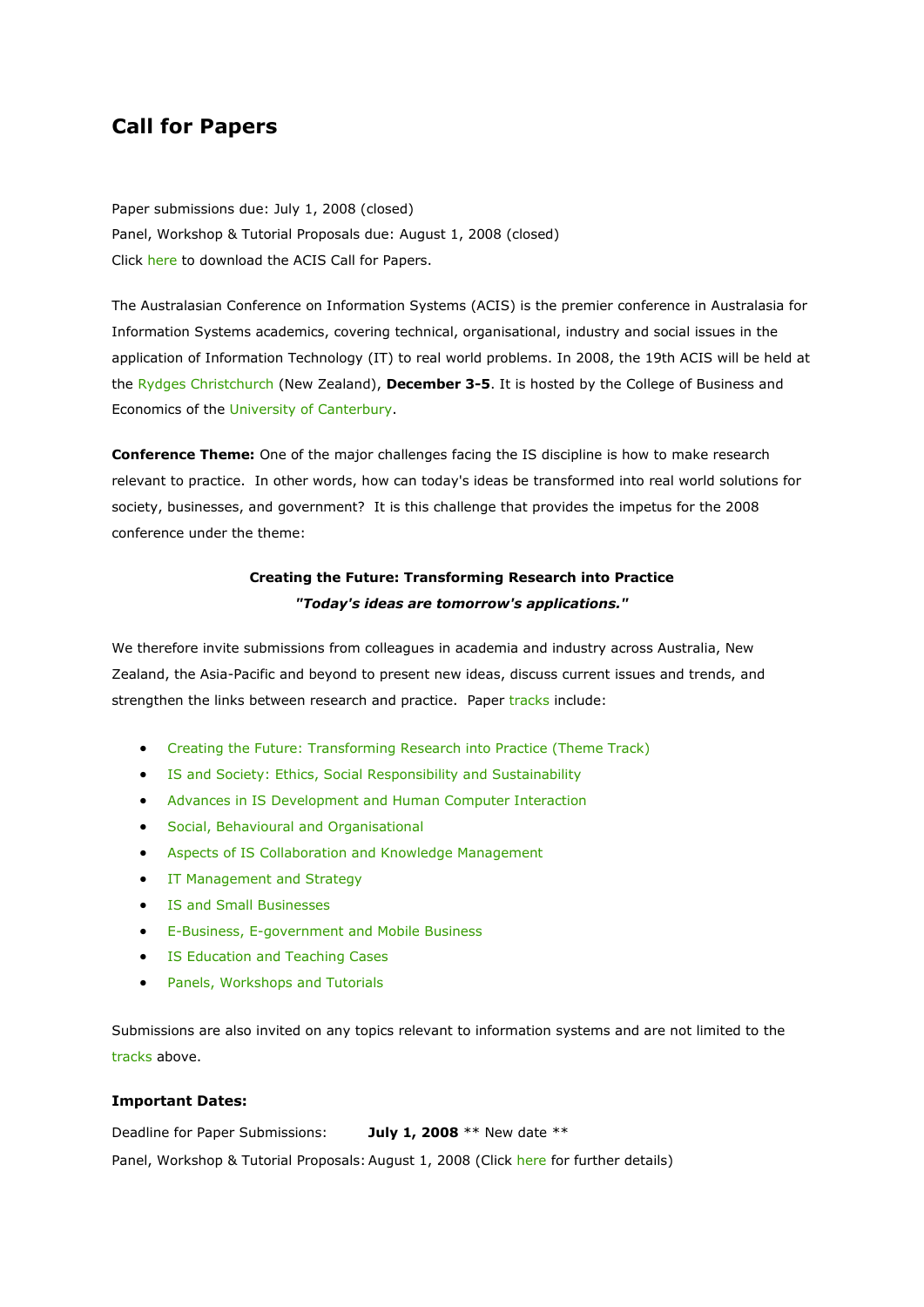| ACIS2008 Conference:            | December 3-5, 2008 |
|---------------------------------|--------------------|
| Early Bird Registration closes: | October 20, 2008   |
| Camera-ready Copy:              | September 26, 2008 |
| Notification of Acceptance:     | September 1, 2008  |

### **Organising Committee**

Conference/Program Chairs:

- [Paul Cragg](mailto:paul.cragg@canterbury.ac.nz) (University of Canterbury)
- **•** [Annette Mills](mailto:annette.mills@canterbury.ac.nz) (University of Canterbury)
- [Sid Huff](mailto:sid.huff@vuw.ac.nz) (Victoria University of Wellington)

Organising Chair:

• [Nelly Todorova](mailto:nelly.todorova@canterbury.ac.nz) (University of Canterbury)

Doctoral Chair:

• [Michael Myers](mailto:m.myers@auckland.ac.nz) (University of Auckland)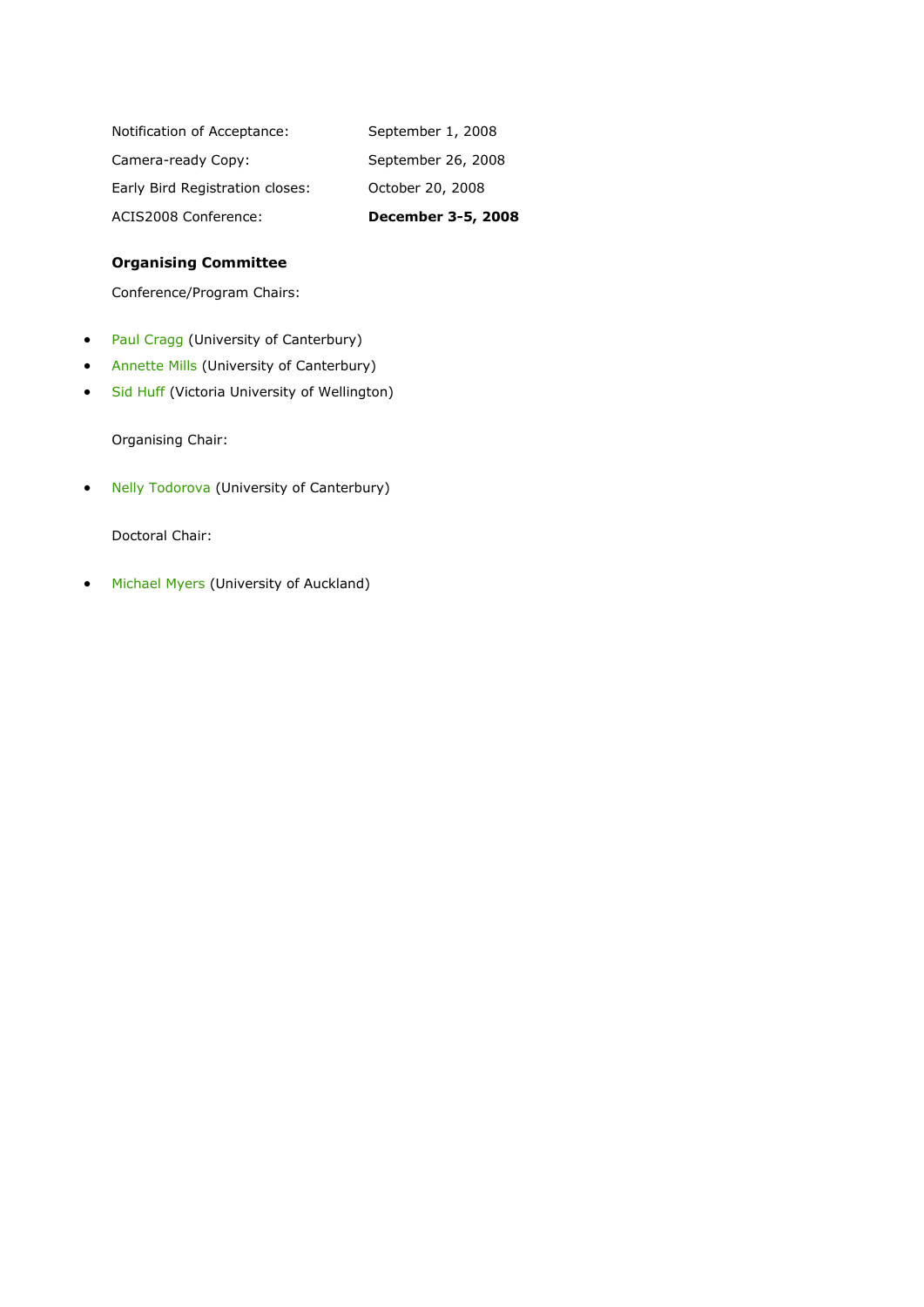#### *Program at-a-glance*

### **Tuesday, 2nd December 2008**

#### **Pre-ACIS Workshops & Affiliated Events**

| $8:30-5:00 \text{pm}$ | uCommerce Workshop (Rydges)                             |
|-----------------------|---------------------------------------------------------|
| 8:30-5:30pm           | ACIS2008 Doctoral Consortium (University of Canterbury) |
| from 8:00pm           | Doctoral Consortium Dinner                              |

#### **ACIS Opening Events**

| 5:30-8:00pm | <b>ACIS 2008 Onsite Registration &amp; Conference Enguiries</b> |
|-------------|-----------------------------------------------------------------|
| 6:00-7:30pm | <b>ACIS 2008 Opening Function (Rydges)</b>                      |

#### **Wednesday, 3rd December 2008**

| from 7:00pm           | Social Event - Happy Hour: Drinks and Nibbles at Yellow Cross, SOL Square |
|-----------------------|---------------------------------------------------------------------------|
| 5:30-6:30pm           | AAIS AGM                                                                  |
| 4:30-5:30pm           | PHIS-NZ Meeting                                                           |
| $9:00-5:25 \text{pm}$ | Paper Sessions, Morning/Afternoon Tea and Lunch                           |
| 8:00-5:00pm           | ACIS2008 Onsite Registration & Conference Enguiries                       |

#### **Thursday, 4th December 2008**

| from 6:30pm           | <b>Conference Dinner @ Antarctic Centre</b>                                                                                                    |
|-----------------------|------------------------------------------------------------------------------------------------------------------------------------------------|
| $5:00-6:00 \text{pm}$ | <b>ACPHIS Meeting &amp; Conference Dinner</b>                                                                                                  |
| $9:00 - 4:55$ pm      | Paper Sessions, Morning/Afternoon Tea and Lunch<br>Program Updates: (1) Industry presentations, 10:30-12:30; (2) Forum with John Ward @ 1:30pm |
| $8:00-5:00 \text{pm}$ | ACIS2008 Onsite Registration & Conference Enguiries                                                                                            |

#### **Friday, 5th December 2008**

| 12:30-1:55pm    | <b>Closing Lunch and Awards Function</b>            |
|-----------------|-----------------------------------------------------|
| $9:00-12:25$ pm | Paper Sessions, Morning Tea                         |
| 8:00-2:00pm     | ACIS2008 Onsite Registration & Conference Enguiries |

#### **Post-Conference Tutorial** *(FREE to attend; Registration required)*

```
2:00-5:30pm Tutorial: Structural Equation Models in IS: Theory and Measurement (Rydges)
                     Presenters: Joerg Everman & Mary Tate
```
*\*\* Program Change - the following workshop has been moved to Friday 5 December 9:00am - 10:25am*

**Workshop:** The Agile Technique Hour (Rydges) *Presenter: David Parsons* 

*Note: FINAL Program*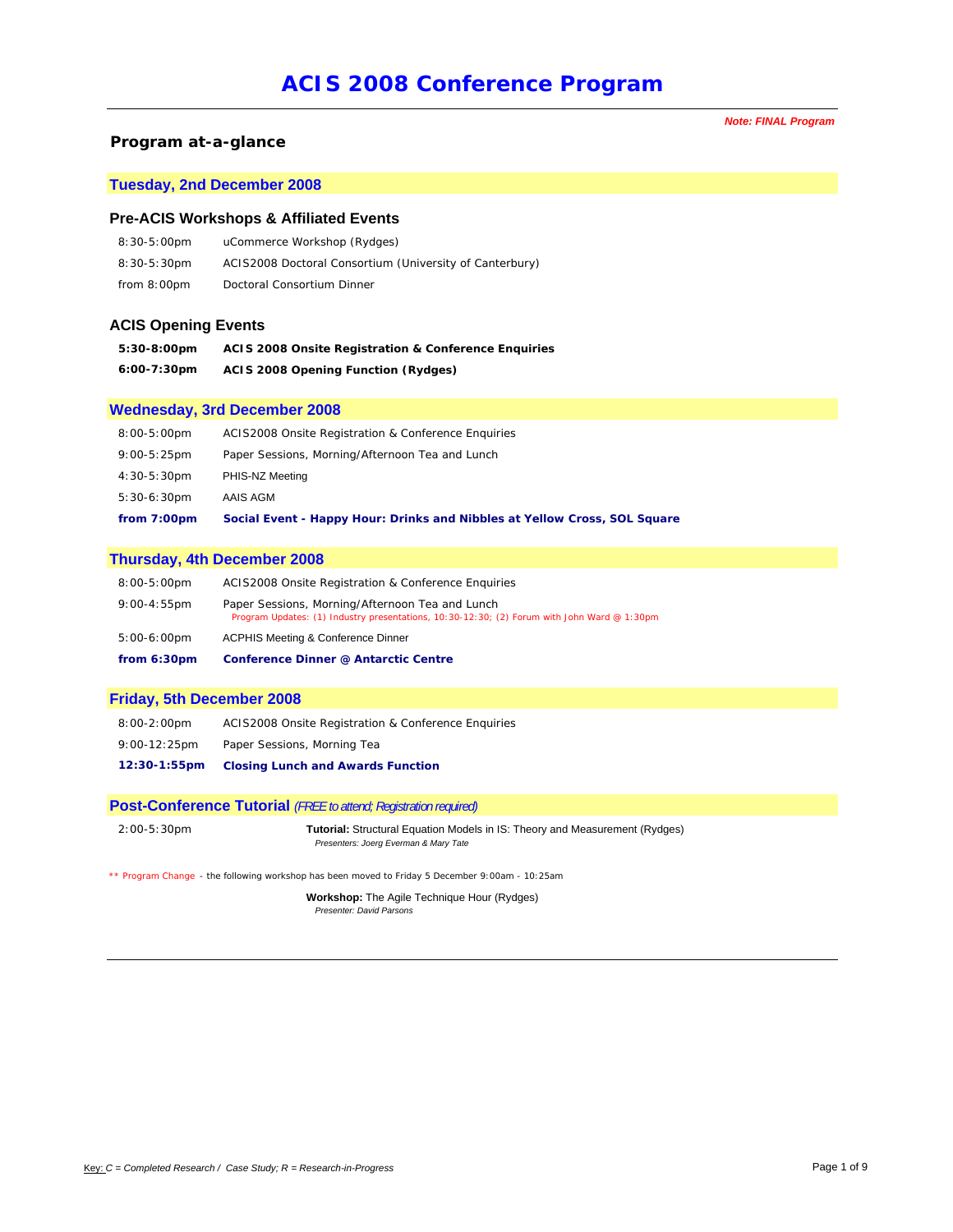| $8:00-5:00$ pm      |                                    | <b>ACIS2008 Onsite Registration &amp; Conference Enquiries</b>                                                                                                                                                  |  |  |  |
|---------------------|------------------------------------|-----------------------------------------------------------------------------------------------------------------------------------------------------------------------------------------------------------------|--|--|--|
| 9:00-10:25am        | Welcome and Opening (Canterbury 2) |                                                                                                                                                                                                                 |  |  |  |
|                     | Keynote address: John Ward         |                                                                                                                                                                                                                 |  |  |  |
| $10:30-10:55$       | <b>Morning Tea (Foyer)</b>         |                                                                                                                                                                                                                 |  |  |  |
| 11:00-12:25         |                                    | Paper Session #1                                                                                                                                                                                                |  |  |  |
|                     |                                    |                                                                                                                                                                                                                 |  |  |  |
| Otago               |                                    | Track: Social, Behavioural & Organisational Aspects of IS                                                                                                                                                       |  |  |  |
|                     |                                    | Session Chair: Rachelle Bosua                                                                                                                                                                                   |  |  |  |
| 11:00-11:25         | WO.1.1                             | C Strategies for Dealing with End-User Resistance<br>Lidia Tavassoli and Janet Toland                                                                                                                           |  |  |  |
| 11:30-11:50         | WO.1.2                             | R Towards Understanding Apparent South Australian GP Resistance to Adopting Health Informatics Systems<br>John Knight, Margaret Patrickson and Bruce Gurd                                                       |  |  |  |
| 12:00-12:25         | WO.1.3                             | C Polymorphic Innovation through Unintended Consequences<br>John Lenarcic and Joan Richardson                                                                                                                   |  |  |  |
| Marlborough         |                                    | Track: IT Management & Strategy                                                                                                                                                                                 |  |  |  |
|                     |                                    | <b>Session Chair: Mark Toleman</b>                                                                                                                                                                              |  |  |  |
| 11:00-11:25         | WM.1.1                             | Analytic Thinking Approach: An Application in Assessment and Measurement of Strategic Information Systems<br>C Planning<br>Zijad Pita, France Cheong and Brian Corbitt                                          |  |  |  |
| 11:30-11:55         | WM.1.2                             | <b>C</b> Towards a Deeper Understanding of IT-Enabled transformation<br>Kyung Jin CHA, Shirley Gregor and Walter Fernandez                                                                                      |  |  |  |
| 12:00-12:25         | WM.1.3                             | C Competition in the Mature Markets of Professional versus Final Consumer Information Products<br>Gennadi Kazakevitch and Luba Torlina                                                                          |  |  |  |
| Southland           |                                    | <b>Track: IS Education</b>                                                                                                                                                                                      |  |  |  |
|                     |                                    | <b>Session Chair: Bruce Rowlands</b>                                                                                                                                                                            |  |  |  |
| 11:00-11:25         | WS.1.1                             | <b>C</b> Logics of Online Collaboration: Scripts, Polychronicity and Improvisation<br>Christian Voigt                                                                                                           |  |  |  |
| 11:30-11:55         | WS.1.2                             | To Wiki or to Blog: Piloting Social Software Technologies for Assessment in a Large First Year Information<br><b>C</b> Systems Class<br>Sultana Alam                                                            |  |  |  |
| 12:00-12:25         | WS.1.3                             | <b>C</b> Factors Influencing the Adoption of Mobile Learning<br>Xu Lu and Dennis Viehland                                                                                                                       |  |  |  |
| Canterbury 1        | Panel                              |                                                                                                                                                                                                                 |  |  |  |
|                     |                                    | <b>Session Chair: Joerg Everman</b>                                                                                                                                                                             |  |  |  |
| 11:00-12:25         | WC1.1.1                            | <b>Panel:</b> Generalisation in IS Research<br>Panellists: Peter Seddon and Kalle Lyytinen                                                                                                                      |  |  |  |
| <b>Canterbury 3</b> |                                    | Track: eBusiness, eGovernment & Mobile Business                                                                                                                                                                 |  |  |  |
|                     |                                    | Session Chair: Pirkko Walden                                                                                                                                                                                    |  |  |  |
| 11:00-11:25         | WC3.1.1                            | Time Management, Improved Patient Expectations and Added Value Contributing to the Perceived Acceptance<br>C of Using Wireless Handheld Devices in the Indian Healthcare<br>Abdul Hafeez-Baig and Raj Gururajan |  |  |  |
| 11:30-11:55         | WC3.1.2                            | C Critical Success Factors for Wireless Hospital Bed Management Systems: The Case of MARGE<br>Eusebio Scornavacca, Mishul Prasad and Hans Lehmann                                                               |  |  |  |
| 12:00-12:25         | WC3.1.3                            | C Mobile Health and Chronic Disease Management: Moving Towards a Holistic Approach<br>Rosemary Stockdale, Tony Norris and Farhaan Mirza                                                                         |  |  |  |
| $12:30-1:25p$       |                                    | Lunch (Canterbury 2)                                                                                                                                                                                            |  |  |  |

## **Wednesday, 3rd December 2008**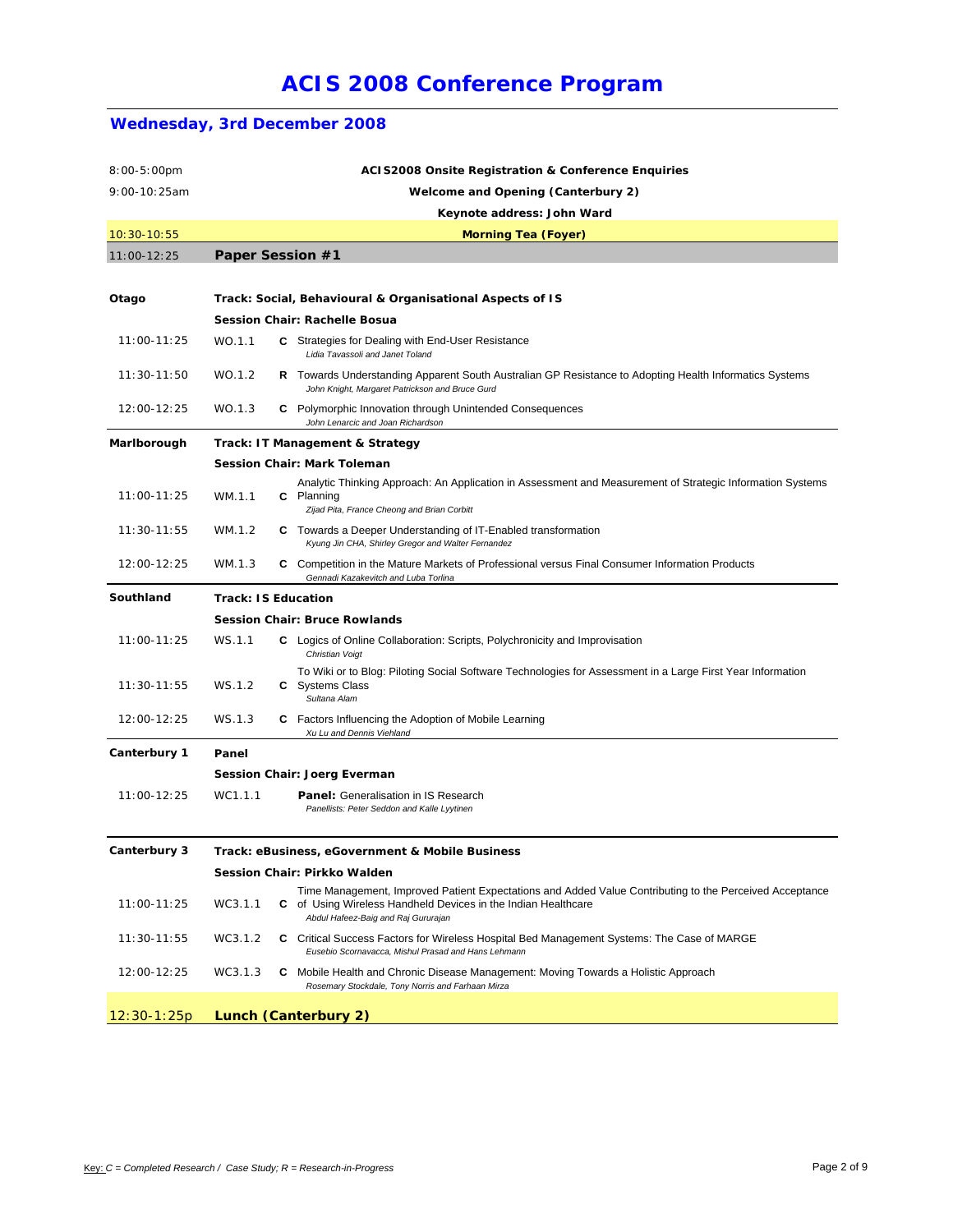## **Wednesday, 3rd December 2008 (cont)**

| $1:30-3:10$   | Paper Session #2                            |  |                                                                                                                                                                                                                   |
|---------------|---------------------------------------------|--|-------------------------------------------------------------------------------------------------------------------------------------------------------------------------------------------------------------------|
| Otago         | Track: IS & Small Businesses                |  |                                                                                                                                                                                                                   |
|               | <b>Session Chair: Stephen Burgess</b>       |  |                                                                                                                                                                                                                   |
| $1:30-1:55$   | WO.2.1                                      |  | <b>C</b> Factors Influencing Australian SMEs Knowledge Sharing Online<br>Cecily Mason, Tanya Castleman and Craig Parker                                                                                           |
| 2:00-2:25     | WO.2.2                                      |  | <b>C</b> Measuring eCommerce Website Success<br>Ahmad Ghandour, Kenneth Deans, George Benwell and Paul Pillai                                                                                                     |
| $2:30 - 2:50$ | WO.2.3r                                     |  | <b>R</b> The Rise of ICT for Commerce in Small Product Offerings. Case Studies from India<br>Nimmi Rangaswamy and Divya Kumar                                                                                     |
| $2:50-3:10$   | WO.2.4r                                     |  | <b>R</b> Adoption of ERPs in a Medium-sized Enterprise - A Case Study<br>Ravi Seethamraju and Jaya Seethamraju                                                                                                    |
| Marlborough   |                                             |  | Track: Social, Behavioural & Organisational Aspects of IS                                                                                                                                                         |
|               |                                             |  | <b>Session Chair: Helana Scheepers</b>                                                                                                                                                                            |
| $1:30 - 1:55$ | WM.2.1                                      |  | C Using the Sociotechnical Approach in Global Software Developments: Is the Theory Relevant today?<br>Merete Crofts, Bardo Fraunholz and Matthew Warren                                                           |
| $2:00 - 2:25$ | WM.2.2                                      |  | <b>C</b> Institutional Aspects of Systems Development<br><b>Bruce Rowlands</b>                                                                                                                                    |
| $2:30-2:50$   | WM.2.3r                                     |  | <b>R</b> Client and IT Engagement in Software Development: A Disconnect of Mindsets<br>Outi Brennan                                                                                                               |
| $2:50-3:10$   | WM.2.4r                                     |  | <b>R</b> Factor Analysis of Individual Outcomes for Teleworkers<br>John Campbell and Jon Heales                                                                                                                   |
| Southland     |                                             |  | Track: IS & Society: Ethics, Social Responsibility and Sustainability                                                                                                                                             |
|               |                                             |  | Session Chair: Cathy Urquhart                                                                                                                                                                                     |
| $1:30 - 1:55$ | WS.2.1                                      |  | C E-readiness to G-Readiness: Developing a Green Information Technology Readiness Framework<br>Alemayehu Molla, Vanessa Cooper, Brian Corbitt, Hepu Deng, Konrad Peszynski, Siddhi Pittayachawan and Say Yen Teoh |
| $2:00 - 2:25$ | WS.2.2                                      |  | A Pilot Takes Off: Examining Sustainability and Scalability in the Context of a Sri Lankan Public-Private<br>C Partnership Telecenter Project<br>Laura Hosman                                                     |
| $2:30-2:50$   | WS.2.3r                                     |  | <b>R</b> GITAM: A Model for the Adoption of Green IT<br>Alemayehu Molla                                                                                                                                           |
| $2:50-3:10$   | WS.2.4r                                     |  | Living the Good Life: How Content Providers can Better Conceptualize the Content Requirements of the<br><b>R</b> Ubiquitous Technology User<br>Joanne Sullivan, Rens Scheepers and Catherine Middleton            |
| Canterbury 1  | Track: IT Management & Strategy             |  |                                                                                                                                                                                                                   |
|               |                                             |  | <b>Session Chair: Beverley Hope</b>                                                                                                                                                                               |
| $1:30 - 1:55$ | WC1.2.1                                     |  | C Approaches and Methodologies for Strategic Information Systems Planning: An Empirical study in Australia<br>Zijad Pita, France Cheong and Brian Corbitt                                                         |
| $2:00 - 2:20$ | WC1.2.2                                     |  | <b>R</b> IT Synergy: Towards a Conceptualization in the Context of IT Business Value Research<br>Zhong Zheng                                                                                                      |
| 2:30-2:50     | WC1.2.3r                                    |  | R Production Planning for IT-Service Providers: An ERP-based Concept<br>Nico Ebert, Alexander Vogedes, Falk Uebernickel, Walter Brenner, and Michael Heinz                                                        |
| 2:50-3:10     | WC1.2.4r                                    |  | R Understanding the Impact of National Culture on Strategic IS Planning<br>Raja Haslinda Raja Mohd Ali, Alexei Tretiakov and Barbara Crump                                                                        |
| Canterbury 3  | Track: Collaboration & Knowledge Management |  |                                                                                                                                                                                                                   |
|               |                                             |  | Session Chair: Dennis Viehland                                                                                                                                                                                    |
| $1:30-1:55$   | WC3.2.1                                     |  | C A Task-based Knowledge Management Case for Addressing Merger and Acquisition Risk<br>Richard A. Zanner, Frada Burstein and Henry Linger                                                                         |
| $2:00 - 2:25$ | WC3.2.2                                     |  | C An Ecosystem Approach to Knowledge Management: Case Studies of Two Australian SMEs<br>Amanda Tan and Vanessa Chang                                                                                              |
| $2:30-2:50$   | WC3.2.3r                                    |  | Advice Networks in an Inter-organisational Knowledge Transfer Environment: A Social Network Analysis<br>R Approach<br>Silke Retzer, Pak Yoong and Val Hooper                                                      |
| 2:50-3:10     | WC3.2.4r                                    |  | Towards Understanding of Knowledge Sharing among Small Businesses in Australia: Development of a<br><b>R</b> Research Model<br>Mohammed Quaddus and Jun Xu                                                        |
| $3:10-3:25p$  |                                             |  | <b>Afternoon Tea (Foyer)</b>                                                                                                                                                                                      |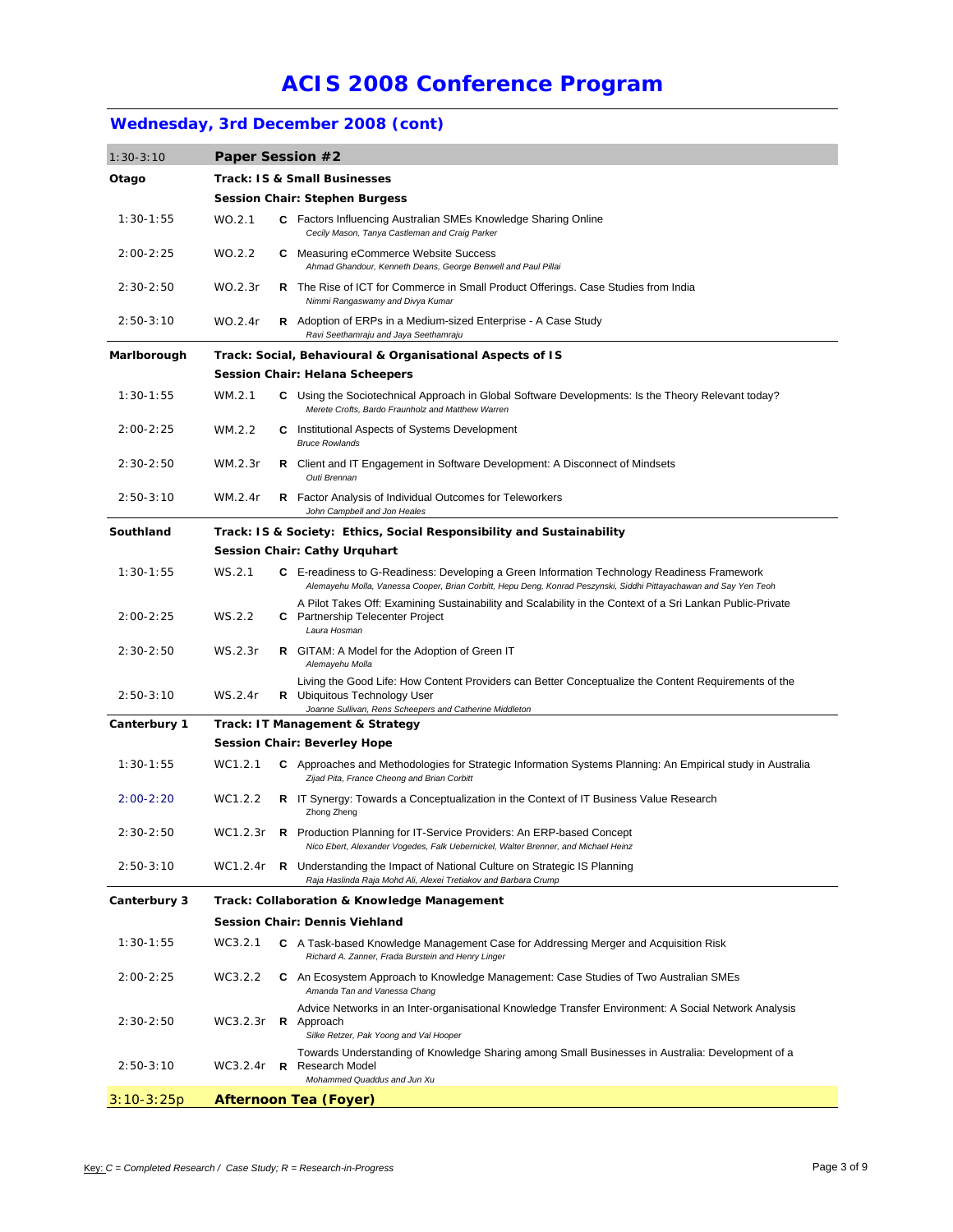## **Wednesday, 3rd December 2008 (cont)**

| $3:30-5:25$    | Paper Session #3                                |  |                                                                                                                                                                                                                    |
|----------------|-------------------------------------------------|--|--------------------------------------------------------------------------------------------------------------------------------------------------------------------------------------------------------------------|
| Otago          | Track: eBusiness, eGovernment & Mobile Business |  |                                                                                                                                                                                                                    |
|                | Session Chair: Bob McQueen                      |  |                                                                                                                                                                                                                    |
|                |                                                 |  | IT Security Expert's Presentation and Attitude Changes of End-Users Towards IT Security Aware Behaviour: A                                                                                                         |
| $3:30-3:55$    | WO.3.1                                          |  | <b>C</b> Pilot Study<br>Md Mahbubur Rahim, Ai Cheo and Kevin Cheong                                                                                                                                                |
| $4:00 - 4:25$  | WO.3.2                                          |  | <b>C</b> Mechanisms that Impact Online Auction Trust                                                                                                                                                               |
|                |                                                 |  | <b>Glenn Bewsell</b>                                                                                                                                                                                               |
| $4:30 - 4:55$  | WO.3.3                                          |  | C ISPs' Service Quality and Customer Satisfaction in the Southern Region of Malaysia<br>Uchenna Cyril Eze, Tan Khong Sin, Hishamuddin bin Ismail and Poong Yew Siang                                               |
| Marlborough    |                                                 |  | Track: Collaboration & Knowledge Management                                                                                                                                                                        |
|                |                                                 |  | Session Chair: Igor Hawryszkiewycz                                                                                                                                                                                 |
| $3:30-3:55$    | WM.3.1                                          |  | The Adoption of and Satisfaction with Web2.0 Based Collaboration and Knowledge Management Technologies<br>C in Global Software Development - Insights from an Empirical Study<br>Alexander Benlian and Thomas Hess |
| $4:00 - 4:25$  | WM.3.2                                          |  | C Collaborative Tagging of Knowledge and Learning Resources<br>Ronald Maier, Silke Retzer and Stefan Thalmann                                                                                                      |
| $4:30 - 4:55$  | WM.3.3                                          |  | C KM Among Academics: Do as I Teach Not as I Do<br>Hartmut Hoehle and David Pauleen                                                                                                                                |
| $5:00-5:25$    | WM.3.4                                          |  | <b>C</b> Bridging Thought Worlds of an Academic CoP and IT Support<br>Gerlinde Koeglreiter, Luba Torlina and Ross Smith                                                                                            |
| Southland      |                                                 |  | Track: Social, Behavioural & Organisational Aspects of IS                                                                                                                                                          |
|                |                                                 |  | Session Chair: Janet Toland                                                                                                                                                                                        |
| $3:30-3:55$    | WS.3.1                                          |  | <b>C</b> Rethinking the Digital Divide<br>Weizhen Lei, Martin R. Gibbs, Shanton Chang and Heejin Lee                                                                                                               |
| $4:00 - 4:25$  | WS.3.2                                          |  | C Understanding Information Disclosure Behaviour in Australian Facebook Users<br>William Newk-Fon Hey Tow, Peter Dell and John Venable                                                                             |
| $4:30-4:55$    | WS.3.3                                          |  | C Value Perception in Music Information Systems<br>Belinda Moloney, Jacob Cybulski and Lemai Nguyen                                                                                                                |
| $5:00-5:20$    | WS.3.4                                          |  | <b>R</b> How does Technology Influence Online Music Access and Use? A Taxonomy of Empirical Studies<br>Jenine Beekhuyzen and Liisa von Hellens                                                                     |
| Canterbury 1   | <b>Topic: IS Research</b>                       |  |                                                                                                                                                                                                                    |
|                |                                                 |  | <b>Session Chair: Peter Seddon</b>                                                                                                                                                                                 |
| $3:30-3:55$    | WC1.3.1                                         |  | C There's SEM and "SEM": A Critique of the Use of PLS Regression in Information Systems Research<br>Anne C. Rouse and Brian Corbitt                                                                                |
| $4:00 - 4:25$  | WC1.3.2                                         |  | <b>C</b> An Archival Analysis of ACIS Research Papers<br>Guy Gable, Bob Smyth and Karen Stark                                                                                                                      |
| 4:30-4:55      | WC1.3.3                                         |  | C A Meta-Analysis of Survey-Based Research in MIS Field from 1992-2006<br>Ahmad Abareshi and Bill Martin                                                                                                           |
| $5:00-5:20$    | WC1.3.4                                         |  | <b>R</b> Generating an Ontology from Scientific works: Initial Results<br>John Lamp and Simon Milton                                                                                                               |
| Canterbury 3   | Track: Advances in IS Development & HCI         |  |                                                                                                                                                                                                                    |
|                |                                                 |  | Session Chair: Dirk Hovorka                                                                                                                                                                                        |
| $3:30-3:55$    | WC3.3.1                                         |  | <b>C</b> Investigating the Target Environment for Agile Methods<br>Diane E. Strode, Sid L. Huff and Alexei Tretiakov                                                                                               |
| $4:00 - 4:25$  | WC3.3.2                                         |  | <b>C</b> Mindfulness and Agile Software Development<br>Sabine Matook and Karlheinz Kautz                                                                                                                           |
| $4:30 - 4:55$  | WC3.3.3                                         |  | Perspective on Information Requirement Determination Practices in Kuwait: Familiarity, Usage and Perceived<br><b>C</b> Value                                                                                       |
| $5:00-5:25$    | WC3.3.4                                         |  | Kamel Rouibah and Sulaiman Al-Rafee<br>C Success Factors for Data Warehouse and Business Intelligence Systems                                                                                                      |
|                |                                                 |  | David Arnott                                                                                                                                                                                                       |
| $4:30-5:30$ pm | <b>PHIS-NZ Meeting</b>                          |  |                                                                                                                                                                                                                    |
| $5:30-6:30$ pm |                                                 |  | <b>AAIS AGM (Canterbury 1)</b>                                                                                                                                                                                     |
| from 7:00pm    |                                                 |  | Social Event - Happy Hour: Drinks and Nibbles at Yellow Cross, SOL Square                                                                                                                                          |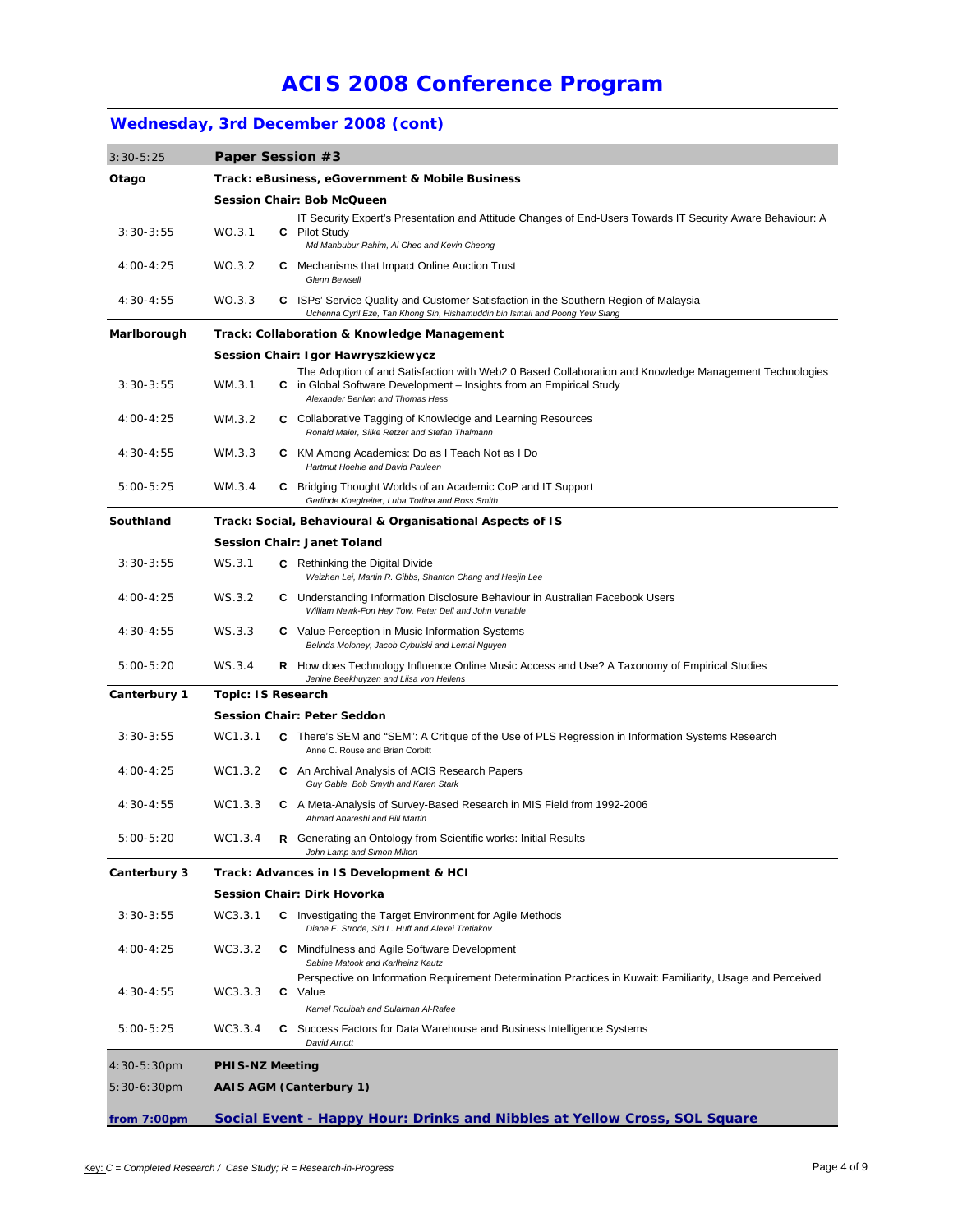### **Thursday, 4th December 2008**

| 8:00-5:00pm    |                                       |                            | ACIS2008 Onsite Registration & Conference Enquiries (Foyer)                                                                                                   |  |  |
|----------------|---------------------------------------|----------------------------|---------------------------------------------------------------------------------------------------------------------------------------------------------------|--|--|
| $9:00 - 10:00$ | Welcome (Industry Day) - Canterbury 2 |                            |                                                                                                                                                               |  |  |
|                |                                       |                            | Keynote address: Rod Drury                                                                                                                                    |  |  |
| 10:00-10:25    |                                       | <b>Morning Tea (Foyer)</b> |                                                                                                                                                               |  |  |
| 10:30-12:25    |                                       | Paper Session #4           |                                                                                                                                                               |  |  |
| Otago          |                                       |                            | Track: Collaboration & Knowledge Management                                                                                                                   |  |  |
|                |                                       |                            | Session Chair: Helen Hassan                                                                                                                                   |  |  |
| 10:30-10:55    | TO.4.1                                |                            | <b>C</b> Pluralism in Knowledge Management<br>James Sheffield                                                                                                 |  |  |
| 11:00-11:25    | TO.4.2                                |                            | Building Knowledge from Experience: Reflective Thinking as a Mediating Process for Collaborative Knowledge<br>C Building<br>Gurparkash Singh and Greg Whymark |  |  |
| $11:30-11:55$  | TO.4.3                                |                            | C Taking "Data" (as a Topic): The Working Policies of Indifference, Purification and Differentiation<br>Fletcher T.H. Cole                                    |  |  |
| 12:00-12:25    | TO.4.4                                |                            | <b>C</b> Integrating collaboration into the Design of Complex Adaptive Systems<br>I.T. Hawryszkiewycz                                                         |  |  |
| Marlborough    |                                       |                            | Track: eBusiness, eGovernment & Mobile Business                                                                                                               |  |  |
|                |                                       |                            | Session Chair: Eusebio Scornavacca                                                                                                                            |  |  |
| 10:30-10:55    | TM.4.1                                |                            | <b>C</b> Australian Public Sector Adoption of EDRMS: A Preliminary Survey<br>Linh Thuy Nguyen, Paula M.C. Swatman and Bardo Fraunholz                         |  |  |
| 11:00-11:25    | TM.4.2                                |                            | C Interorganizational Systems (IOS) Adoption over Time: Empirical Evaluation in the Australian Grocery Industry<br>Mazen Ali, Sherah Kurnia and Graeme Shanks |  |  |
| $11:30-11:55$  | TM.4.3                                |                            | C Drivers and Moderators of Consumer Behaviour in the Multiple Use of Mobile Phone<br>Po-Chien Chang                                                          |  |  |
| 12:00-12:25    | TM.4.4                                |                            | <b>C</b> Mobile Network Operator Strategy: An Obstacle for Mobile Value Services?<br>Christer Carlsson and Pirkko Walden                                      |  |  |
| Southland      |                                       |                            | Track: IT Management & Strategy                                                                                                                               |  |  |
|                |                                       |                            | Session Chair: Aileen Cater-Steel                                                                                                                             |  |  |
| 10:30-10:55    | TS.4.1                                |                            | C Determinants of Organisational Transformation: An IT-Business Alignment Perspective<br>Ahmad Abareshi, Bill Martin and Alemayehu Molla                      |  |  |
| 11:00-11:25    | TS.4.2                                |                            | C Investigating the Social Dimension of Alignment: Focusing on Communication and Knowledge Sharing<br>Ramisa Kashanchi and Janet Toland                       |  |  |
| 11:30-11:55    | TS.4.3                                |                            | <b>C</b> The Intractable Nature of Alignment<br><b>Bruce Campbell</b>                                                                                         |  |  |
| 12:00-12:25    | TS.4.4                                |                            | C What are we Aligning? Implications of a Dynamic Approach to Alignment<br>Jenny Leonard                                                                      |  |  |
| Canterbury 1   |                                       |                            | Track: Industry Case Presentations (Updated)                                                                                                                  |  |  |
|                |                                       |                            | Session Chair: Sid Huff                                                                                                                                       |  |  |
| 10:30-11:10    | TC1.4.1                               |                            | Anatomy of a Security Breach: Web Security on Mission Critical Systems: The Good, the Bad and the Ugly<br>Presenters: Jay Garden and John Vargo               |  |  |
| 11:10-11:50    | TC1.4.2                               |                            | Transforming user-centred government from the industrial age to the information age - a case study.<br>Presenter: Peter Mackenzie                             |  |  |
| 11:50-12:30    | TC1.4.3                               |                            | Knowledge Transfer in a Strategic Alliance - Knowledge Management in East Timor<br>Presenter: James Thomson                                                   |  |  |
| Canterbury 3   |                                       |                            | Track: Social, Behavioural & Organisational Aspects of IS                                                                                                     |  |  |
|                |                                       |                            | Session Chair: Sigi Goode                                                                                                                                     |  |  |
| 10:30-10:55    | TC3.4.1                               |                            | C Using Innovation Theory to Analyse the Status of RFID Technology Adoption at Industry Level in New Zealand<br>Brice Zhang and Judith Symonds                |  |  |
| 11:00-11:25    | TC3.4.2                               |                            | C E-mail Recordkeeping Methods and Behaviours of New Zealand Central Government Employees<br>Miriam Lips, Anita Rapson and Tony Hooper                        |  |  |
| 11:30-11:55    | TC3.4.3                               |                            | <b>C</b> Understanding IS Projects Evaluation in Practice through an ANT Inquiry<br>Dubravka Cecez-Kecmanovic and Fouad Nagm                                  |  |  |
| 12:00-12:25    | TC3.4.4                               |                            | C Customer Portfolio Analysis Using the SOM<br>Annika H. Holmbom, Tomas Eklund and Barbro Back                                                                |  |  |
| $12:30-1:25$   |                                       |                            | Lunch (Canterbury 2)                                                                                                                                          |  |  |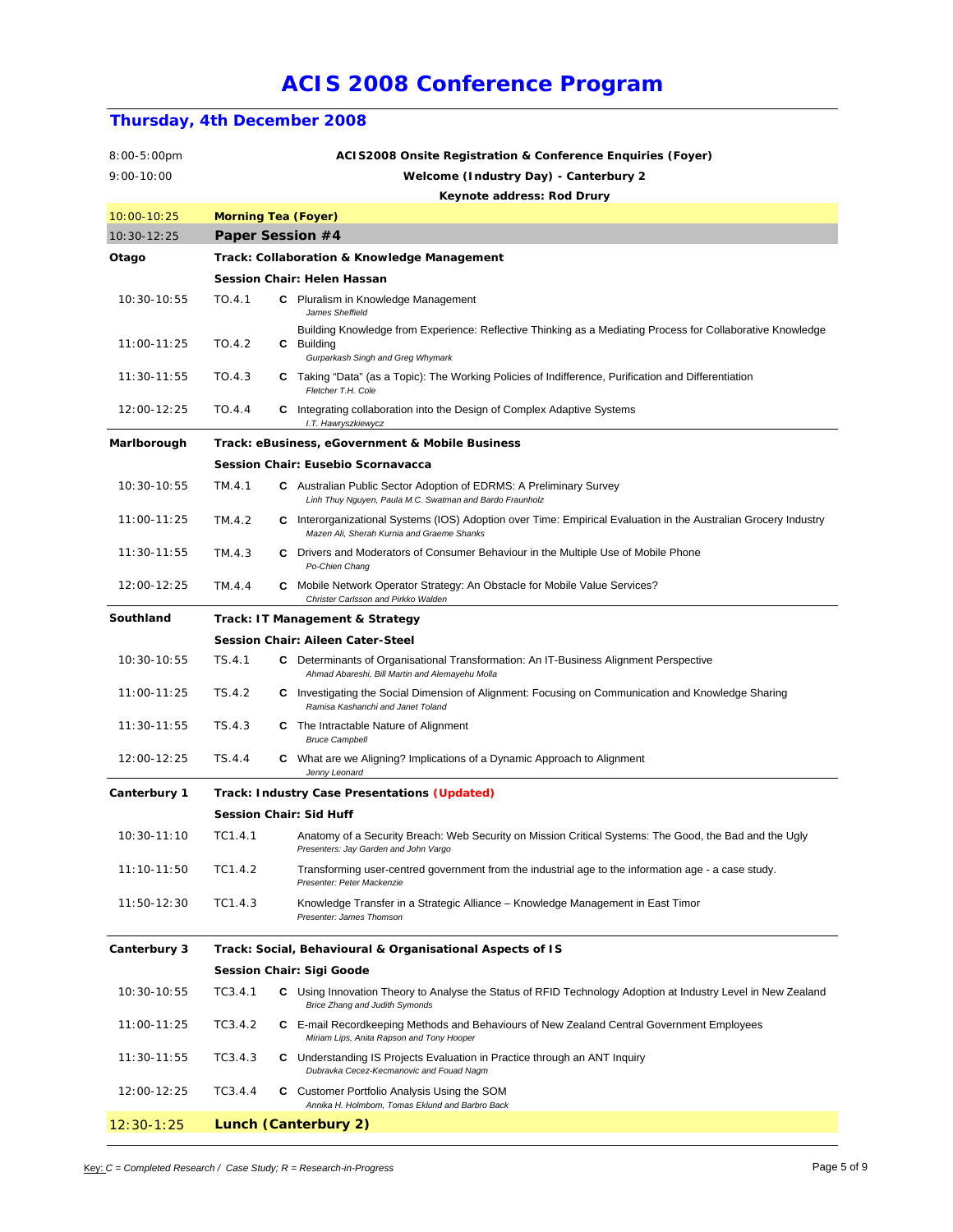## **Thursday, 4th December 2008 (cont)**

| Otago<br>Industry/Theme Track<br><b>Session Chair: Nelly Todorova</b><br>A Case-Based Assessment of the Descriptiveness of Three CIO Typologies and Validity of Two CIO-<br>$1:30-1:55$<br>TO.5.1<br><b>C</b> Effectiveness Models<br>Peter B. Seddon, David Walker, Peter Reynolds, and Leslie P. Willcocks<br>The Case of the Wellington Loop: An Illustration of a Two Sided Market Strategy in an Educational ICT<br>$2:00 - 2:25$<br>TO.5.2<br><b>C</b> Infrastructure Development<br>Lynda Kamstra, Bronwyn Howell and Beverley Hope<br>$2:30-2:50$<br>TO.5.3r<br><b>R</b> Engaging Industry in Empirical Research<br>Tracy Hall, David Wilson and Sarah Beecham<br>Marlborough<br>Track: Social, Behavioural & Organisational Aspects of IS<br><b>Session Chair: David Pauleen</b><br>$1:30-1:55$<br>TM.5.1<br>C Social Networking Tools for Internal Communication in Large Organizations: Benefits and Barriers<br>George Baltatzis, David George Ormrod and Nicholas Grainger<br>$2:00 - 2:25$<br>TM.5.2<br>C The Role of Social Networks in Technology Appropriation Over Time<br>Rachelle Bosua and Antonette Mendoza<br>$2:30-2:50$<br><b>R</b> Understanding the Use of Technology in Organisations: A Structurational Approach<br>TM.5.3r<br>Acklesh Prasad and Jon Heales<br>$2:50-3:10$<br>TM.5.4r<br><b>R</b> Degree of Virtuality: A Theoretical Framework of Factors Influencing Technology Use by Virtual Teams<br>Sanjiv D. Vaidya and Priya Seetharaman<br>Southland<br>Track: IT Management & Strategy<br><b>Session Chair: Simon Park</b><br>TS.5.1<br>$1:30-1:55$<br>C Towards Better Understanding of the Relationship between Formal Controls and Trust in IS Outsourcing<br>Nargiza Bekmamedova, Adi Prananto, Judy McKay and Artem Vorobiev<br>$2:00-2:20$<br>TS.5.2<br>R Forming a Practice Perspective for Agility in Information Systems<br>George Hobbs<br>$2:30-2:50$<br>TS.5.3r<br>R The Extent of IT-Enabled Organizational Flexibility: An Exploratory Study among Australian Organizations<br>Joerg Paschke, Alemayehu Molla and Bill Martin<br>Canterbury 1<br>Track: Advances in IS Development & HCI<br><b>Session Chair: David Parsons</b><br>TC3.5.1<br>$1:30 - 1:55$<br>C From Practice to Design and Back: Emergence of an Information Service View<br>Dirk S. Hovorka and Matt Germonprez<br>$2:00 - 2:25$<br>TC3.5.2<br><b>C</b> Business Functions Ontology and its Application in Semantic Business Process Modelling<br>Matthias Born, Agata Filipowska, Monika Kaczmarek, Ivan Markovic, Monika Starzecka and Adam Walczak<br>$2:30-2:50$<br>TC3.5.3r<br>R Towards Integrated Modeling of Business Processes and Business Rules<br>Michael zur Muehlen, Marta Indulska and Kai Kittel<br>$2:50-3:10$<br>TC3.5.4r<br><b>R</b> Implicit Enterprise Risk Management: An IT Healthcare Adoption Case Study<br>Say Yen Teoh and Christopher Cheong<br>Canterbury 3<br>Forum<br>(New)<br>TC3.5.1<br><b>C</b> Birds of a Feather: A Forum with John Ward<br>$1:30pm -$<br>Convenor: John Ward<br>$3:10-3:25$<br><b>Afternoon Tea (Foyer)</b> | $1:30-3:10$ |  | Paper Session #5 |  |  |  |  |  |
|-------------------------------------------------------------------------------------------------------------------------------------------------------------------------------------------------------------------------------------------------------------------------------------------------------------------------------------------------------------------------------------------------------------------------------------------------------------------------------------------------------------------------------------------------------------------------------------------------------------------------------------------------------------------------------------------------------------------------------------------------------------------------------------------------------------------------------------------------------------------------------------------------------------------------------------------------------------------------------------------------------------------------------------------------------------------------------------------------------------------------------------------------------------------------------------------------------------------------------------------------------------------------------------------------------------------------------------------------------------------------------------------------------------------------------------------------------------------------------------------------------------------------------------------------------------------------------------------------------------------------------------------------------------------------------------------------------------------------------------------------------------------------------------------------------------------------------------------------------------------------------------------------------------------------------------------------------------------------------------------------------------------------------------------------------------------------------------------------------------------------------------------------------------------------------------------------------------------------------------------------------------------------------------------------------------------------------------------------------------------------------------------------------------------------------------------------------------------------------------------------------------------------------------------------------------------------------------------------------------------------------------------------------------------------------------------------------------------------------------------------------------------------------------------------------------------------------------------------------------------------------------------------------------------------------------------------------------------------------------------------------------------------------------------------------------------------------------------|-------------|--|------------------|--|--|--|--|--|
|                                                                                                                                                                                                                                                                                                                                                                                                                                                                                                                                                                                                                                                                                                                                                                                                                                                                                                                                                                                                                                                                                                                                                                                                                                                                                                                                                                                                                                                                                                                                                                                                                                                                                                                                                                                                                                                                                                                                                                                                                                                                                                                                                                                                                                                                                                                                                                                                                                                                                                                                                                                                                                                                                                                                                                                                                                                                                                                                                                                                                                                                                           |             |  |                  |  |  |  |  |  |
|                                                                                                                                                                                                                                                                                                                                                                                                                                                                                                                                                                                                                                                                                                                                                                                                                                                                                                                                                                                                                                                                                                                                                                                                                                                                                                                                                                                                                                                                                                                                                                                                                                                                                                                                                                                                                                                                                                                                                                                                                                                                                                                                                                                                                                                                                                                                                                                                                                                                                                                                                                                                                                                                                                                                                                                                                                                                                                                                                                                                                                                                                           |             |  |                  |  |  |  |  |  |
|                                                                                                                                                                                                                                                                                                                                                                                                                                                                                                                                                                                                                                                                                                                                                                                                                                                                                                                                                                                                                                                                                                                                                                                                                                                                                                                                                                                                                                                                                                                                                                                                                                                                                                                                                                                                                                                                                                                                                                                                                                                                                                                                                                                                                                                                                                                                                                                                                                                                                                                                                                                                                                                                                                                                                                                                                                                                                                                                                                                                                                                                                           |             |  |                  |  |  |  |  |  |
|                                                                                                                                                                                                                                                                                                                                                                                                                                                                                                                                                                                                                                                                                                                                                                                                                                                                                                                                                                                                                                                                                                                                                                                                                                                                                                                                                                                                                                                                                                                                                                                                                                                                                                                                                                                                                                                                                                                                                                                                                                                                                                                                                                                                                                                                                                                                                                                                                                                                                                                                                                                                                                                                                                                                                                                                                                                                                                                                                                                                                                                                                           |             |  |                  |  |  |  |  |  |
|                                                                                                                                                                                                                                                                                                                                                                                                                                                                                                                                                                                                                                                                                                                                                                                                                                                                                                                                                                                                                                                                                                                                                                                                                                                                                                                                                                                                                                                                                                                                                                                                                                                                                                                                                                                                                                                                                                                                                                                                                                                                                                                                                                                                                                                                                                                                                                                                                                                                                                                                                                                                                                                                                                                                                                                                                                                                                                                                                                                                                                                                                           |             |  |                  |  |  |  |  |  |
|                                                                                                                                                                                                                                                                                                                                                                                                                                                                                                                                                                                                                                                                                                                                                                                                                                                                                                                                                                                                                                                                                                                                                                                                                                                                                                                                                                                                                                                                                                                                                                                                                                                                                                                                                                                                                                                                                                                                                                                                                                                                                                                                                                                                                                                                                                                                                                                                                                                                                                                                                                                                                                                                                                                                                                                                                                                                                                                                                                                                                                                                                           |             |  |                  |  |  |  |  |  |
|                                                                                                                                                                                                                                                                                                                                                                                                                                                                                                                                                                                                                                                                                                                                                                                                                                                                                                                                                                                                                                                                                                                                                                                                                                                                                                                                                                                                                                                                                                                                                                                                                                                                                                                                                                                                                                                                                                                                                                                                                                                                                                                                                                                                                                                                                                                                                                                                                                                                                                                                                                                                                                                                                                                                                                                                                                                                                                                                                                                                                                                                                           |             |  |                  |  |  |  |  |  |
|                                                                                                                                                                                                                                                                                                                                                                                                                                                                                                                                                                                                                                                                                                                                                                                                                                                                                                                                                                                                                                                                                                                                                                                                                                                                                                                                                                                                                                                                                                                                                                                                                                                                                                                                                                                                                                                                                                                                                                                                                                                                                                                                                                                                                                                                                                                                                                                                                                                                                                                                                                                                                                                                                                                                                                                                                                                                                                                                                                                                                                                                                           |             |  |                  |  |  |  |  |  |
|                                                                                                                                                                                                                                                                                                                                                                                                                                                                                                                                                                                                                                                                                                                                                                                                                                                                                                                                                                                                                                                                                                                                                                                                                                                                                                                                                                                                                                                                                                                                                                                                                                                                                                                                                                                                                                                                                                                                                                                                                                                                                                                                                                                                                                                                                                                                                                                                                                                                                                                                                                                                                                                                                                                                                                                                                                                                                                                                                                                                                                                                                           |             |  |                  |  |  |  |  |  |
|                                                                                                                                                                                                                                                                                                                                                                                                                                                                                                                                                                                                                                                                                                                                                                                                                                                                                                                                                                                                                                                                                                                                                                                                                                                                                                                                                                                                                                                                                                                                                                                                                                                                                                                                                                                                                                                                                                                                                                                                                                                                                                                                                                                                                                                                                                                                                                                                                                                                                                                                                                                                                                                                                                                                                                                                                                                                                                                                                                                                                                                                                           |             |  |                  |  |  |  |  |  |
|                                                                                                                                                                                                                                                                                                                                                                                                                                                                                                                                                                                                                                                                                                                                                                                                                                                                                                                                                                                                                                                                                                                                                                                                                                                                                                                                                                                                                                                                                                                                                                                                                                                                                                                                                                                                                                                                                                                                                                                                                                                                                                                                                                                                                                                                                                                                                                                                                                                                                                                                                                                                                                                                                                                                                                                                                                                                                                                                                                                                                                                                                           |             |  |                  |  |  |  |  |  |
|                                                                                                                                                                                                                                                                                                                                                                                                                                                                                                                                                                                                                                                                                                                                                                                                                                                                                                                                                                                                                                                                                                                                                                                                                                                                                                                                                                                                                                                                                                                                                                                                                                                                                                                                                                                                                                                                                                                                                                                                                                                                                                                                                                                                                                                                                                                                                                                                                                                                                                                                                                                                                                                                                                                                                                                                                                                                                                                                                                                                                                                                                           |             |  |                  |  |  |  |  |  |
|                                                                                                                                                                                                                                                                                                                                                                                                                                                                                                                                                                                                                                                                                                                                                                                                                                                                                                                                                                                                                                                                                                                                                                                                                                                                                                                                                                                                                                                                                                                                                                                                                                                                                                                                                                                                                                                                                                                                                                                                                                                                                                                                                                                                                                                                                                                                                                                                                                                                                                                                                                                                                                                                                                                                                                                                                                                                                                                                                                                                                                                                                           |             |  |                  |  |  |  |  |  |
|                                                                                                                                                                                                                                                                                                                                                                                                                                                                                                                                                                                                                                                                                                                                                                                                                                                                                                                                                                                                                                                                                                                                                                                                                                                                                                                                                                                                                                                                                                                                                                                                                                                                                                                                                                                                                                                                                                                                                                                                                                                                                                                                                                                                                                                                                                                                                                                                                                                                                                                                                                                                                                                                                                                                                                                                                                                                                                                                                                                                                                                                                           |             |  |                  |  |  |  |  |  |
|                                                                                                                                                                                                                                                                                                                                                                                                                                                                                                                                                                                                                                                                                                                                                                                                                                                                                                                                                                                                                                                                                                                                                                                                                                                                                                                                                                                                                                                                                                                                                                                                                                                                                                                                                                                                                                                                                                                                                                                                                                                                                                                                                                                                                                                                                                                                                                                                                                                                                                                                                                                                                                                                                                                                                                                                                                                                                                                                                                                                                                                                                           |             |  |                  |  |  |  |  |  |
|                                                                                                                                                                                                                                                                                                                                                                                                                                                                                                                                                                                                                                                                                                                                                                                                                                                                                                                                                                                                                                                                                                                                                                                                                                                                                                                                                                                                                                                                                                                                                                                                                                                                                                                                                                                                                                                                                                                                                                                                                                                                                                                                                                                                                                                                                                                                                                                                                                                                                                                                                                                                                                                                                                                                                                                                                                                                                                                                                                                                                                                                                           |             |  |                  |  |  |  |  |  |
|                                                                                                                                                                                                                                                                                                                                                                                                                                                                                                                                                                                                                                                                                                                                                                                                                                                                                                                                                                                                                                                                                                                                                                                                                                                                                                                                                                                                                                                                                                                                                                                                                                                                                                                                                                                                                                                                                                                                                                                                                                                                                                                                                                                                                                                                                                                                                                                                                                                                                                                                                                                                                                                                                                                                                                                                                                                                                                                                                                                                                                                                                           |             |  |                  |  |  |  |  |  |
|                                                                                                                                                                                                                                                                                                                                                                                                                                                                                                                                                                                                                                                                                                                                                                                                                                                                                                                                                                                                                                                                                                                                                                                                                                                                                                                                                                                                                                                                                                                                                                                                                                                                                                                                                                                                                                                                                                                                                                                                                                                                                                                                                                                                                                                                                                                                                                                                                                                                                                                                                                                                                                                                                                                                                                                                                                                                                                                                                                                                                                                                                           |             |  |                  |  |  |  |  |  |
|                                                                                                                                                                                                                                                                                                                                                                                                                                                                                                                                                                                                                                                                                                                                                                                                                                                                                                                                                                                                                                                                                                                                                                                                                                                                                                                                                                                                                                                                                                                                                                                                                                                                                                                                                                                                                                                                                                                                                                                                                                                                                                                                                                                                                                                                                                                                                                                                                                                                                                                                                                                                                                                                                                                                                                                                                                                                                                                                                                                                                                                                                           |             |  |                  |  |  |  |  |  |
|                                                                                                                                                                                                                                                                                                                                                                                                                                                                                                                                                                                                                                                                                                                                                                                                                                                                                                                                                                                                                                                                                                                                                                                                                                                                                                                                                                                                                                                                                                                                                                                                                                                                                                                                                                                                                                                                                                                                                                                                                                                                                                                                                                                                                                                                                                                                                                                                                                                                                                                                                                                                                                                                                                                                                                                                                                                                                                                                                                                                                                                                                           |             |  |                  |  |  |  |  |  |
|                                                                                                                                                                                                                                                                                                                                                                                                                                                                                                                                                                                                                                                                                                                                                                                                                                                                                                                                                                                                                                                                                                                                                                                                                                                                                                                                                                                                                                                                                                                                                                                                                                                                                                                                                                                                                                                                                                                                                                                                                                                                                                                                                                                                                                                                                                                                                                                                                                                                                                                                                                                                                                                                                                                                                                                                                                                                                                                                                                                                                                                                                           |             |  |                  |  |  |  |  |  |
|                                                                                                                                                                                                                                                                                                                                                                                                                                                                                                                                                                                                                                                                                                                                                                                                                                                                                                                                                                                                                                                                                                                                                                                                                                                                                                                                                                                                                                                                                                                                                                                                                                                                                                                                                                                                                                                                                                                                                                                                                                                                                                                                                                                                                                                                                                                                                                                                                                                                                                                                                                                                                                                                                                                                                                                                                                                                                                                                                                                                                                                                                           |             |  |                  |  |  |  |  |  |
|                                                                                                                                                                                                                                                                                                                                                                                                                                                                                                                                                                                                                                                                                                                                                                                                                                                                                                                                                                                                                                                                                                                                                                                                                                                                                                                                                                                                                                                                                                                                                                                                                                                                                                                                                                                                                                                                                                                                                                                                                                                                                                                                                                                                                                                                                                                                                                                                                                                                                                                                                                                                                                                                                                                                                                                                                                                                                                                                                                                                                                                                                           |             |  |                  |  |  |  |  |  |
|                                                                                                                                                                                                                                                                                                                                                                                                                                                                                                                                                                                                                                                                                                                                                                                                                                                                                                                                                                                                                                                                                                                                                                                                                                                                                                                                                                                                                                                                                                                                                                                                                                                                                                                                                                                                                                                                                                                                                                                                                                                                                                                                                                                                                                                                                                                                                                                                                                                                                                                                                                                                                                                                                                                                                                                                                                                                                                                                                                                                                                                                                           |             |  |                  |  |  |  |  |  |
|                                                                                                                                                                                                                                                                                                                                                                                                                                                                                                                                                                                                                                                                                                                                                                                                                                                                                                                                                                                                                                                                                                                                                                                                                                                                                                                                                                                                                                                                                                                                                                                                                                                                                                                                                                                                                                                                                                                                                                                                                                                                                                                                                                                                                                                                                                                                                                                                                                                                                                                                                                                                                                                                                                                                                                                                                                                                                                                                                                                                                                                                                           |             |  |                  |  |  |  |  |  |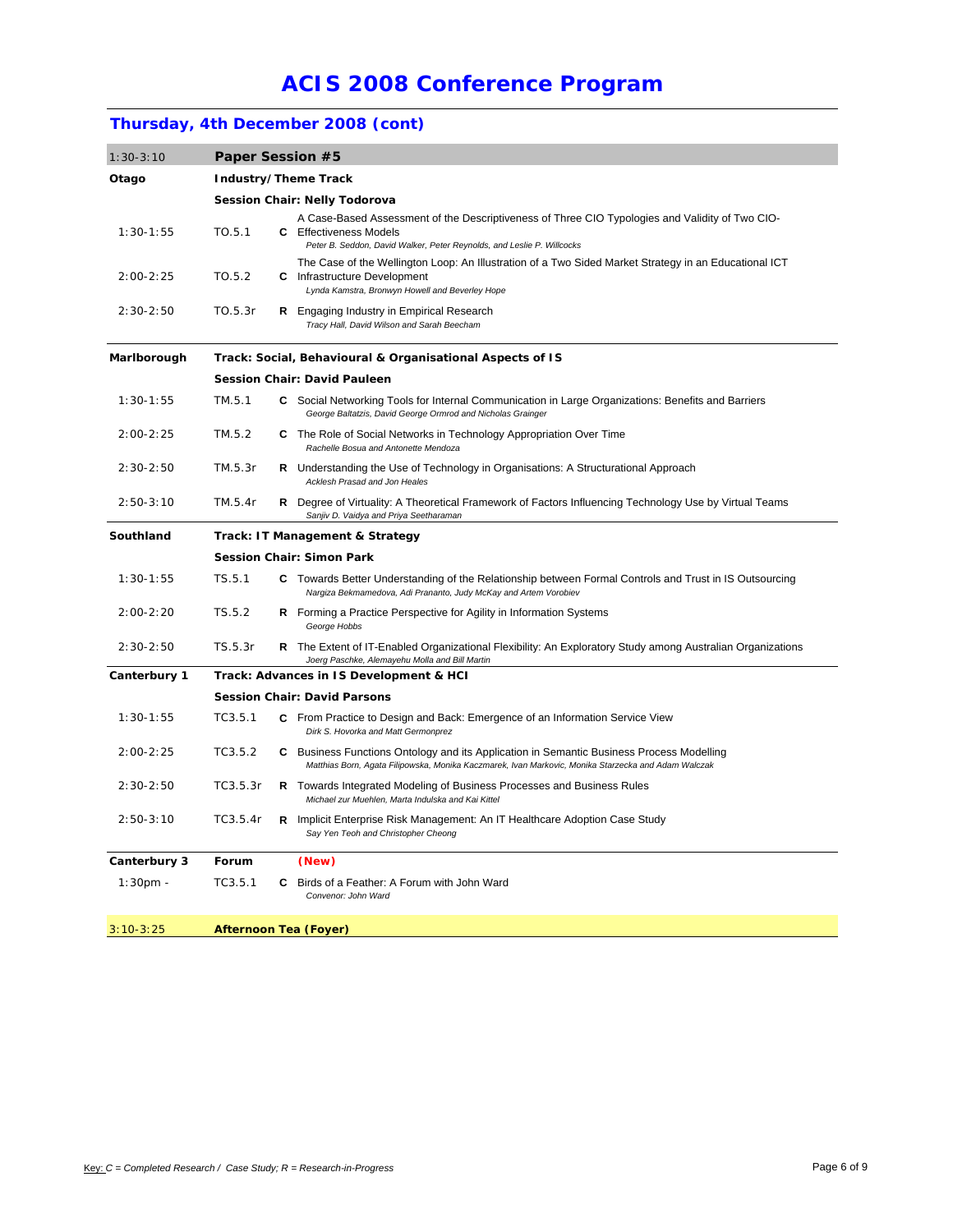## **Thursday, 4th December 2008 (cont)**

| $3:30-4:55$   | Paper Session #6                                                      |  |                                                                                                                                                                 |  |  |  |  |
|---------------|-----------------------------------------------------------------------|--|-----------------------------------------------------------------------------------------------------------------------------------------------------------------|--|--|--|--|
| Otago         | Panel                                                                 |  |                                                                                                                                                                 |  |  |  |  |
|               | Session Chair: John Lamp                                              |  |                                                                                                                                                                 |  |  |  |  |
| $3:30-4:55$   | TO.6.1                                                                |  | Panel: Publishing in the ERA era<br>Panellists: John Lamp, Michael Myers, Julie Fisher, David Wilson, Felix B Tan & Deborah Bunker                              |  |  |  |  |
| Marlborough   | <b>Track: IS Education</b>                                            |  |                                                                                                                                                                 |  |  |  |  |
|               | Session Chair: Christine van Toorn                                    |  |                                                                                                                                                                 |  |  |  |  |
| $3:30-3:55$   | TM.6.1                                                                |  | C The Relationship between LMS Use and Teacher Performance: The Role of Task-Technology Fit<br>Tanya McGill, Jane Klobas and Stefano Renzi                      |  |  |  |  |
| $4:00 - 4:25$ | TM.6.2                                                                |  | C If We Build It Will They Come? Creating a Virtual Classroom in Second Life<br>David Parsons, Rosemary Stockdale, James Bowles and Veena Kamble                |  |  |  |  |
| 4:30-4:55     | TM.6.3                                                                |  | <b>C</b> Evaluating Intertwined Critical Success Factors for Sustainable E-learning<br>Bhavani Sridharan, Hepu Deng and Brian Corbitt                           |  |  |  |  |
| Southland     | Track: IS Development / IS Education                                  |  |                                                                                                                                                                 |  |  |  |  |
|               | Session Chair: Karlheinz Kautz                                        |  |                                                                                                                                                                 |  |  |  |  |
| $3:30-3:55$   | TS.6.1                                                                |  | C IT Security Certifications: Stakeholder Evaluation and Selection<br>Nicholas J.A. Tate, Sharman Lichtenstein and Matthew J. Warren                            |  |  |  |  |
| $4:00 - 4:25$ | TS.6.2                                                                |  | C Using Design Research to Improve Data Modelling Performance among Novice End Users<br>Peter Blakey, Clare Atkins and Barbara Crump                            |  |  |  |  |
| $4:30 - 4:50$ | TS.6.3                                                                |  | R Transforming Design Science Research into Practical Application: Experiences from Two ECM Teaching Cases<br>Jan vom Brocke, Alexander Simons and Bernd Schenk |  |  |  |  |
| Canterbury 1  |                                                                       |  | Track: Industry/Theme Track                                                                                                                                     |  |  |  |  |
|               |                                                                       |  | <b>Session Chair: Delroy Chevers</b>                                                                                                                            |  |  |  |  |
| $3:30-3:55$   | TC1.6.1                                                               |  | C The Acceleration of SOA Adoption in Singapore: Challenges and Issues<br>Lawrence Lim and Aileen Koh                                                           |  |  |  |  |
| 4:00-4:25     | TC1.6.2                                                               |  | C An Enterprise Architecture Framework for Information Management Improvement: Transforming Research into Pr<br>Colin Ash and Sanjeet Sharma                    |  |  |  |  |
| $4:30 - 4:55$ | TC1.6.3                                                               |  | <b>C</b> Agility in Information System<br><b>Brett Woolley and George Hobbs</b>                                                                                 |  |  |  |  |
| Canterbury 3  | Track: IS & Society: Ethics, Social Responsibility and Sustainability |  |                                                                                                                                                                 |  |  |  |  |
|               | Session Chair: Tanya Castleman                                        |  |                                                                                                                                                                 |  |  |  |  |
| $3:30-3:55$   | TC3.6.1                                                               |  | C Believable Unbelievable Internet Based Information<br>Abrar Haider                                                                                            |  |  |  |  |
| $4:00 - 4:25$ | TC3.6.2                                                               |  | C Computer Ethics Awareness Among Undergraduate Students in Malaysian Higher Education Institutions<br>Maslin Masrom, Zuraini Ismail and Ramlah Hussein         |  |  |  |  |
| $5:00-6:00$   | <b>ACPHIS AGM (Canterbury 1)</b>                                      |  |                                                                                                                                                                 |  |  |  |  |
| from $6:30pm$ |                                                                       |  | <b>CONFERENCE DINNER (Antarctic Centre)</b>                                                                                                                     |  |  |  |  |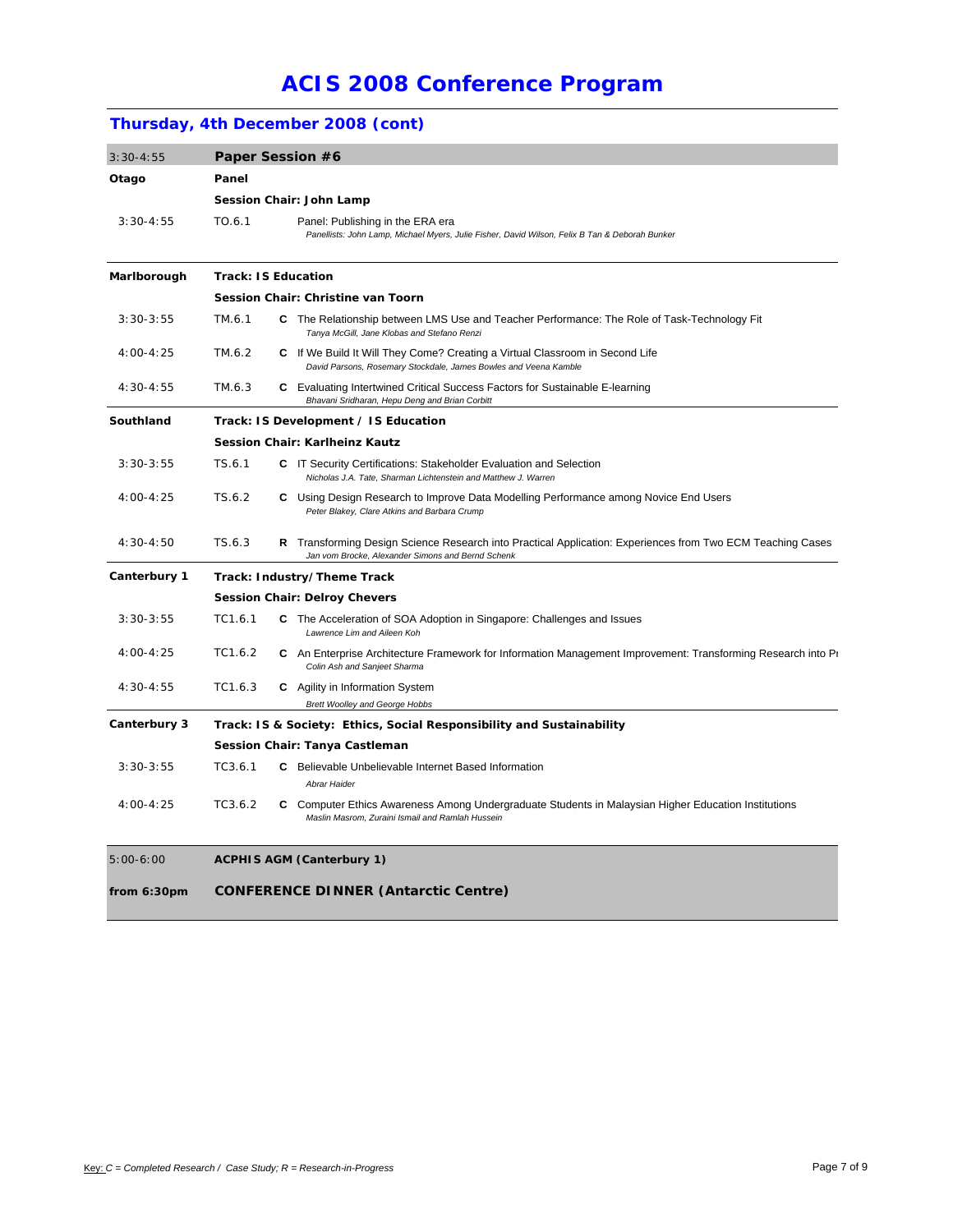### **Friday, 5th December 2008**

| $8:00-5:00$ pm |                                    |                                                           | <b>ACIS2008 Onsite Registration &amp; Conference Enquiries</b>                                                                                                                                                               |  |  |  |  |  |
|----------------|------------------------------------|-----------------------------------------------------------|------------------------------------------------------------------------------------------------------------------------------------------------------------------------------------------------------------------------------|--|--|--|--|--|
| 09:00-10:25    | Paper Session #7                   |                                                           |                                                                                                                                                                                                                              |  |  |  |  |  |
| Otago          |                                    | Track: Social, Behavioural & Organisational Aspects of IS |                                                                                                                                                                                                                              |  |  |  |  |  |
|                |                                    | <b>Session Chair: Silke Retzer</b>                        |                                                                                                                                                                                                                              |  |  |  |  |  |
| 09:00-09:25    | FO.7.1                             |                                                           | C The Use of Business Intelligence Systems in Australia<br>Gemma Dodson, David Arnott and Graham Pervan                                                                                                                      |  |  |  |  |  |
| 09:30-09:55    | FO.7.2                             |                                                           | Feral Systems: The Likely Effects on Business Analytics Functions in an Enterprise Resource Planning System<br><b>C</b> Environment.<br>Don Kerr and Luke Houghton                                                           |  |  |  |  |  |
| Marlborough    | Workshop                           |                                                           | ** New time **                                                                                                                                                                                                               |  |  |  |  |  |
| 09:00-10:25    | FM.7.1                             |                                                           | <i>Workshop:</i> The Agile Technique Hour<br>Presenter: David Parsons                                                                                                                                                        |  |  |  |  |  |
| Southland      | Track: IT Management & Strategy    |                                                           |                                                                                                                                                                                                                              |  |  |  |  |  |
|                | <b>Session Chair: Diane Strode</b> |                                                           |                                                                                                                                                                                                                              |  |  |  |  |  |
| 09:00-09:25    | FS.7.1                             |                                                           | <b>C</b> Towards Anticipating IS Consequences: An Anatomy of Sociotechnical Interaction Networks (STINs)<br>Nick Letch and Jennie Carroll                                                                                    |  |  |  |  |  |
| 09:30-09:50    | FS.7.2                             |                                                           | R Towards Logistics Exception Prioritisation: Ontological Approach<br>Chinthake Wijesooriya and Dongming Xu                                                                                                                  |  |  |  |  |  |
| 10:00-10:20    | FS.7.3                             |                                                           | Enterprise Resource Planning (ERP) Innovation process: Towards Development of an Integrated Framework for<br>R Successful Adoption and Implementation<br>Jiwat Ram and Paula M.C. Swatman                                    |  |  |  |  |  |
| Canterbury 1   |                                    |                                                           | Track: eBusiness, eGovernment & Mobile Business                                                                                                                                                                              |  |  |  |  |  |
|                |                                    |                                                           | <b>Session Chair: Christer Carlsson</b>                                                                                                                                                                                      |  |  |  |  |  |
| 09:00-09:25    | FC1.7.1                            |                                                           | Old Theory and New Service Quality: An Exploratory Study of the Nature and Nomological Net of Online Service<br>C Quality and Continuing Use using Information Systems Theory<br>Mary Tate, Joerg Evermann and Beverley Hope |  |  |  |  |  |
| 09:30-09:55    | FC1.7.2                            |                                                           | C Electronic Commerce Technologies Adoption by SMEs: A Conceptual Study<br>Basil Alzougool and Sherah Kurnia                                                                                                                 |  |  |  |  |  |
| 10:00-10:25    | FC1.7.3                            |                                                           | <b>C</b> Defining Identity Crimes<br>Rodger Jamieson, Lesley Land, Rick Sarre, Alex Steel, Greg Stephens and Donald Winchester                                                                                               |  |  |  |  |  |
| Canterbury 3   | <b>Track: IS Education</b>         |                                                           |                                                                                                                                                                                                                              |  |  |  |  |  |
|                |                                    |                                                           | <b>Session Chair: Kay Fielden</b>                                                                                                                                                                                            |  |  |  |  |  |
| 09:00-09:25    | FC3.7.1                            |                                                           | C The Roles and Skill Sets of Systems vs Business Analysts<br>Alan Vongsavanh and Bruce Campbell                                                                                                                             |  |  |  |  |  |
| 09:30-09:55    | FC3.7.2                            |                                                           | C The Access, Influences and Motivations of Women Studying Information Technology in New Zealand<br>Julia Fearon and Janet Toland                                                                                            |  |  |  |  |  |
| 10:00-10:20    | FC3.7.3                            |                                                           | <b>R</b> Improving the Effectiveness of End-User Training Outcomes<br>Yupawadee Laoledchai, Lesley Pek Wee Land and Graham Low                                                                                               |  |  |  |  |  |
| $10:30-10:55$  | <b>Morning Tea (Foyer)</b>         |                                                           |                                                                                                                                                                                                                              |  |  |  |  |  |